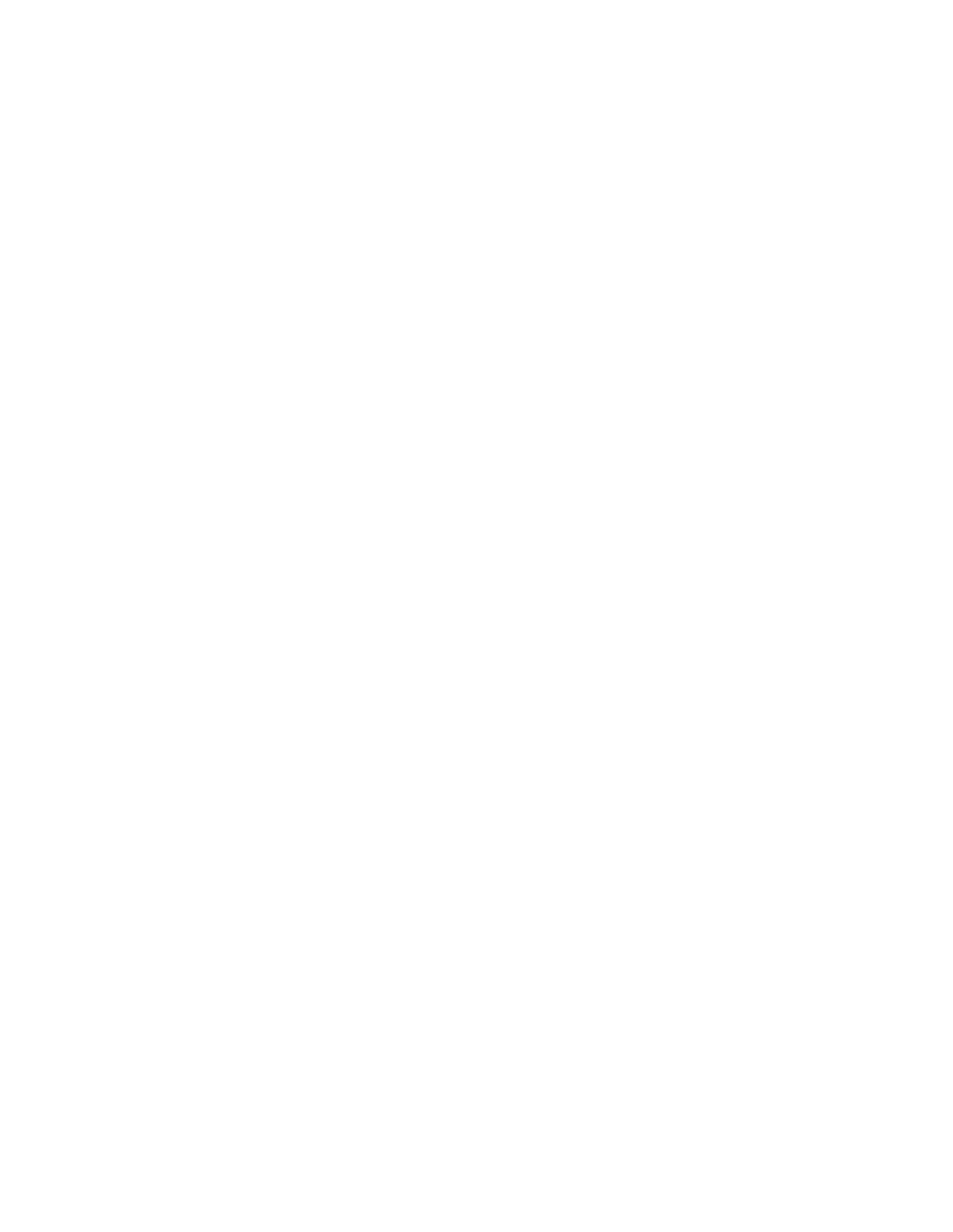## Harmonic maps from degenerating Riemann surfaces

Miaomiao Zhu <sup>∗</sup>

#### Abstract

We study harmonic maps from degenerating Riemann surfaces with uniformly bounded energy and show the so-called generalized energy identity. We find conditions that are both necessary and sufficient for the compactness in  $W^{1,2}$  and  $C^0$  modulo bubbles of sequences of such maps.

2000 Mathematics Subject Classification: 58E20 Keywords: Harmonic maps, compactness, generalized energy identity.

#### 1. Introduction

Consider a sequence of harmonic maps from compact Riemann surfaces  $(\Sigma_n, h_n)$  to a compact Riemannian manifold  $(N, g)$ ,

$$
u_n: \Sigma_n \to N,\tag{1.1}
$$

with uniformly bounded energy  $E(u_n, \Sigma_n) \leq \Lambda < \infty$ .

In this paper, we study the compactness of the sequence (1.1). We shall first review some well-established analytic aspects related to this problem and then focus on the case that the domains  $\Sigma_n$  degenerate. Our results indicate that when the topological type of the degeneration is fixed, one can associate to  $(u_n, \Sigma_n)$  a sequence of quantities that characterize the asymptotic behaviour of maps in the limit process.

At first, let us consider the case that the domain surface is fixed, namely,  $\Sigma_n = \Sigma$ . The uniform energy bound  $E(u_n) \leq \Lambda$  allows us to find a map  $u : \Sigma \to N$  such that  $u_n$  subconverges weakly to  $u$ . However, in general, strong convergence fails because of energy concentration at finitely many points on  $\Sigma$ , which are called blow-up points [29], [30]. Away from these points, the convergence is strong. At these points, the "bubbling" phenomenon can occur and the concentrated energy can be captured by finitely many bubbles, i.e., non-trivial harmonic maps from 2-spheres [29], [30].

Date: March 25, 2008.

<sup>∗</sup>Supported by IMPRS "Mathematics in the Sciences" and the Klaus Tschira Foundation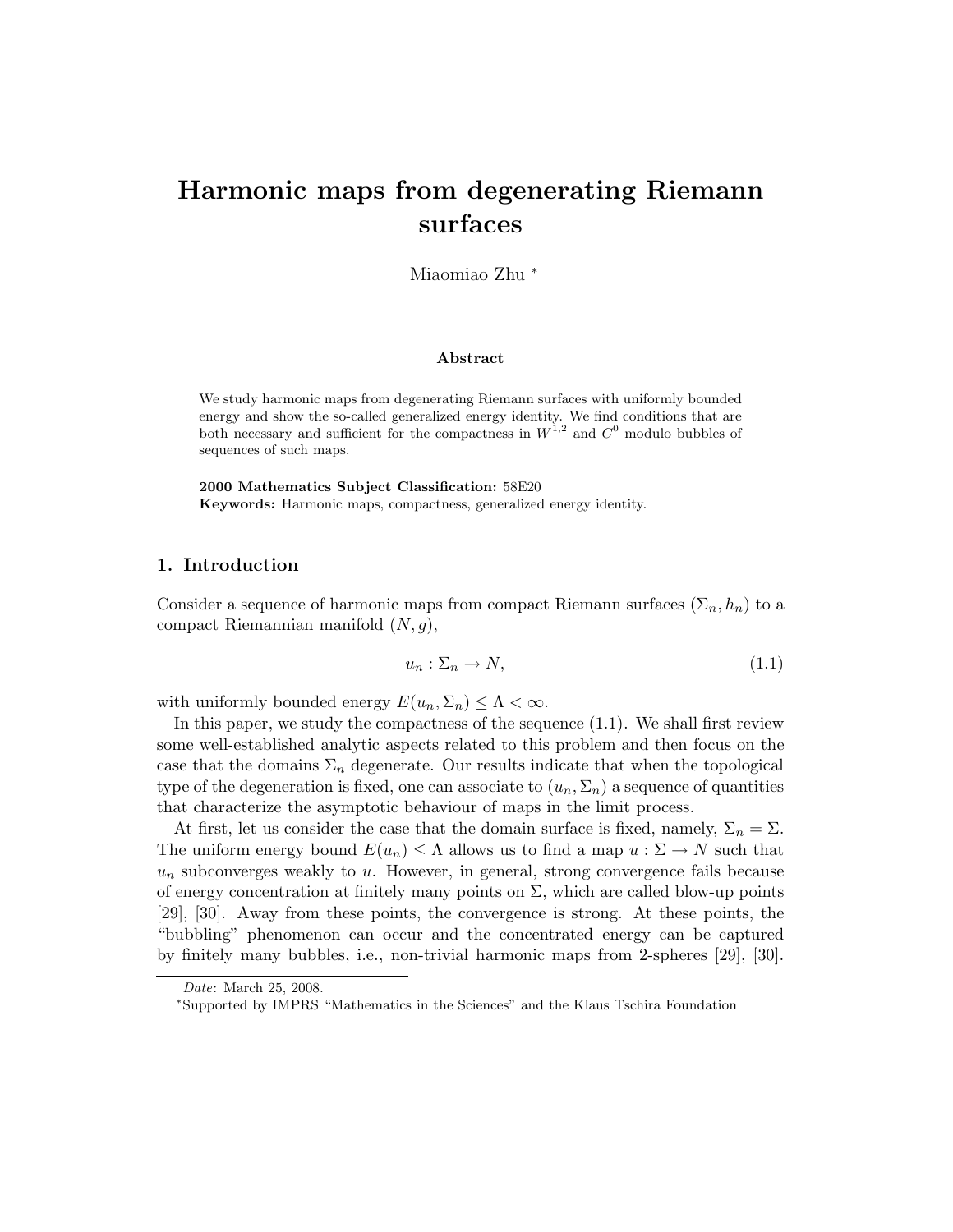During the "bubbling" process, there are some necks joining the base  $u : \Sigma \to N$  to the bubbles or one bubble to the next. Jost [13] proved that in the limit, these necks contain no energy, which means all concentrated energy is captured by the bubbles. Parker [22] showed that these necks actually converge to points in the target manifold, which means that in the limit the base and the bubbles are connected.

Next, we allow the complex structure on the domain surface to vary. In this case, consideration of the degeneration of conformal structures on a Riemann surface will be necessary. Topologically, the limit surface is obtained by collapsing finitely many simple closed curves in  $\Sigma$ . In the end we obtain a surface with nodes as singularities. There are two types of collapsing curves. The first is a homotopically trivial one, which corresponds to the "bubbling" near isolated singularities, for the complex structure varies in a compact region of the moduli space. The second is a homotopically nontrivial curve, which corresponds to the degeneration of the complex structure. By following the "bubbling" procedure, we can also find a limit map consisting of a union of smooth harmonic maps. However, in general, energy may get lost from some necks, and those necks will fail to converge to points, as in the explicit example given in [22].

It is worth mentioning that if, in addition,  $u_n$  are conformal, i.e., minimal surfaces, then by the technical tools in minimal surface theory (e.g., the isoperimetric inequality and the monotonicity property, etc.), we know that in the limit, there is no energy loss and there are no necks, which gives satisfactory compactness results. For more details see, for instance, [3], [13], [23], or [22]. An analogue is Gromov's compactness theorem for pseudo-holomorphic curves [8], [38], [23], [39], [12].

By an asymptotic analysis of harmonic maps from long cylinders, Chen-Tian [4] observed that all connecting necks converge exponentially to geodesics in the target manifold. Moreover, they [4] showed that if, in addition,  $u_n$  is an energy-minimizing sequence in the same homotopy class, then the limit geodesics are all of finite length and they contain no energy. In fact, nontrivial geodesics arise only from the degeneration of conformal structures, not from "bubbling".

In order to understand how energy is lost when the domain surfaces degenerate, we shall give a precise expression of the energy loss near the nodes and then show the so-called generalized energy identity for harmonic maps from degenerating surfaces.

Let u be a harmonic map defined on a standard cylinder  $P = [t_1, t_2] \times S^1$  with flat metric  $ds^2 = dt^2 + d\theta^2$ . Then the Hopf quadratic differential of u on P is given by  $\Phi(u) = \phi(u)(dt + id\theta)^2$ , where

$$
\phi(u) = |u_t|^2 - |u_\theta|^2 - 2iu_t \cdot u_\theta.
$$
\n(1.2)

Our main observation is that the following integral:

$$
\int_{\{t\} \times S^1} \phi(u) d\theta \tag{1.3}
$$

is independent of  $t \in [t_1, t_2]$ . Thus (1.3) defines a complex number, which we denote by  $\alpha = \alpha(u, P)$ . We will see that this quantity can be applied to study the asymptotic behaviour of the necks appearing near the nodes (or punctures).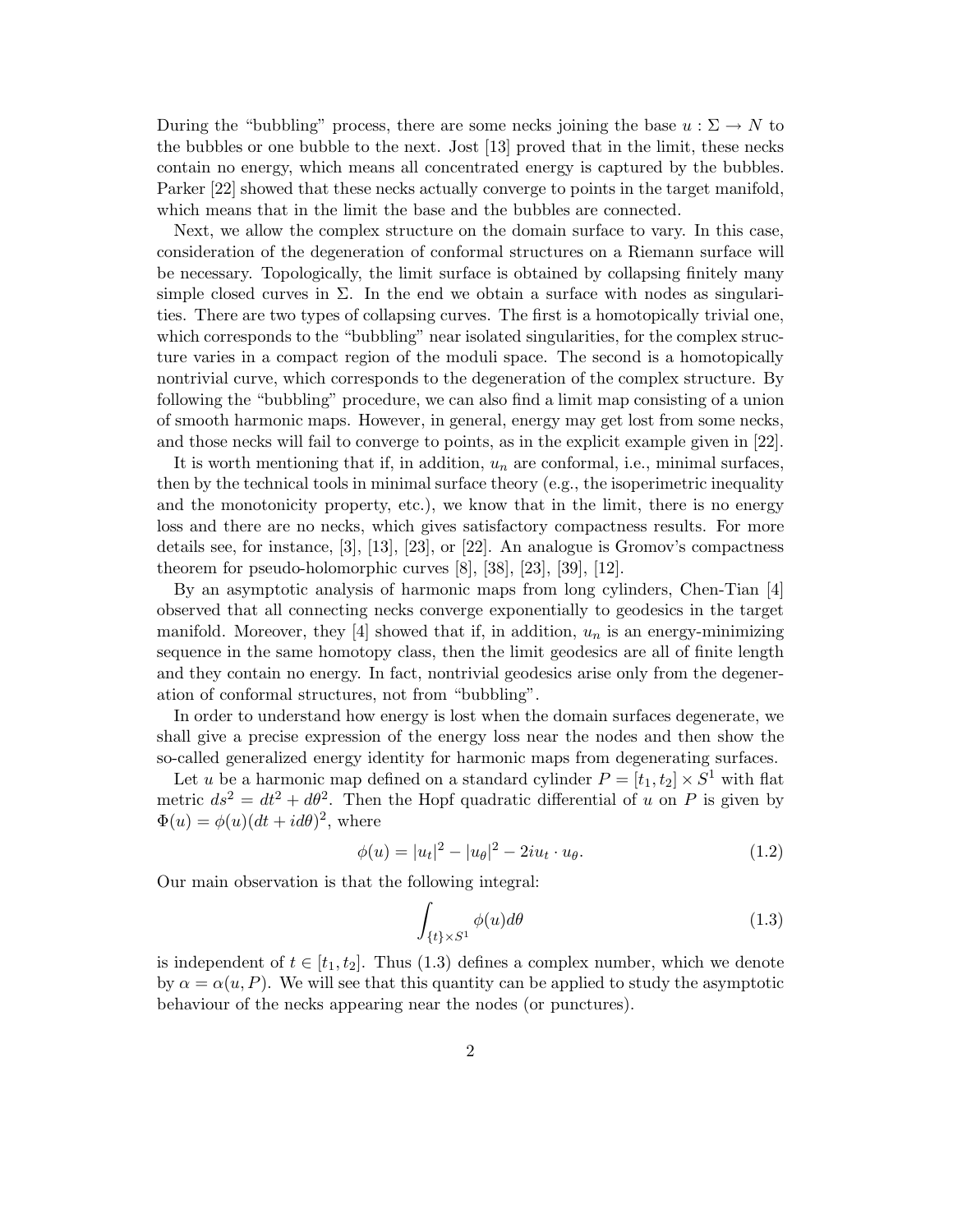Now we consider a sequence of harmonic maps

$$
u_n : (\Sigma_n, h_n, c_n) \to N \tag{1.4}
$$

with uniformly bounded energy  $E(u_n, \Sigma_n) \leq \Lambda < \infty$ , where  $(\Sigma_n, h_n, c_n)$  is a sequence of closed hyperbolic Riemann surfaces of genus  $g > 1$  with hyperbolic metrics  $h_n$ and compatible complex structures  $c_n$ . Assume that  $(\Sigma_n, h_n, c_n)$  degenerates to a hyperbolic Riemann surface  $(\Sigma, h, c)$  by collapsing  $p (1 \le p \le 3g-3)$  pairwise disjoint simple closed geodesics  $\gamma_n^j$ ,  $j = 1, 2, ..., p$ . For each j, the geodesics  $\gamma_n^j$  degenerate into a pair of punctures  $(\mathcal{E}^{j,1}, \mathcal{E}^{j,2})$ . Denote the  $h_n$ -length of  $\gamma_n^j$  by  $l_n^j$ , and let  $P_n^j$  be the standard cylindrical collar about  $\gamma_n^j$ .

We associate to the sequence  $(u_n, \Sigma_n)$  a sequence of p-tuples  $(\alpha_n^1, ..., \alpha_n^p)$ , where  $\alpha_n^j := \alpha(u_n, P_n^j) \in \mathbb{C}$  are the quantities defined via (1.3). Pulling back the hyperbolic metrics  $h_n$  and the compatible complex structures  $c_n$  by suitable diffeomorphisms  $\Sigma \to \Sigma_n \setminus \cup_{j=1}^p \gamma_n^j$  and passing to a subsequence, we can think of  $(h_n, c_n)$  as all living on the limit surface  $\Sigma$  and converging in  $C^{\infty}_{loc}$  to  $(h, c)$ . Thus,  $u_n$  becomes a sequence of harmonic maps defined on  $(\Sigma, h_n, c_n)$ . Then we will show the following generalized energy identity for harmonic maps from degenerating surfaces:

**Theorem 1.1.** Let  $u_n : (\Sigma_n, h_n, c_n) \to N$  be a sequence of harmonic maps with uniformly bounded energy  $E(u_n, \Sigma_n) \leq \Lambda < \infty$ , where  $(\Sigma_n, h_n, c_n)$  is a sequence of closed hyperbolic Riemann surfaces of genus  $g > 1$  degenerating to a hyperbolic Riemann surface  $(\Sigma, h, c)$  by collapsing finitely many pairwise disjoint simple closed geodesics  $\{\gamma_n^j, j = 1, 2, ..., p\}$ . Then, after selection of a subsequence, there exist finitely many blow-up points  $\{x_1, x_2, ..., x_I\}$  which are away from the punctures  $\{(\mathcal{E}^{j,1}, \mathcal{E}^{j,2}), j =$  $1, 2, \ldots p$ , and finitely many harmonic maps

$$
u: (\overline{\Sigma}, \overline{c}) \to N, \text{ where } (\overline{\Sigma}, \overline{c}) \text{ is the normalization of } (\Sigma, c),
$$
  
\n
$$
\sigma^{i,l}: S^2 \to N, l = 1, 2, ..., L_i, \text{ near the } i\text{-th blow up point } x_i,
$$
  
\n
$$
\omega^{j,k}: S^2 \to N, k = 1, 2, ..., K_j, \text{ near the } j\text{-th pair of punctures } (\mathcal{E}^{j,1}, \mathcal{E}^{j,2}),
$$

such that  $u_n$  converges to u in  $C^{\infty}_{loc}$  on  $\Sigma \setminus \{x_i, i = 1, 2, ..., I\}$  and the following holds

$$
\lim_{n \to \infty} E(u_n) = E(u) + \sum_{i=1}^{I} \sum_{l=1}^{L_i} E(\sigma^{i,l}) + \sum_{j=1}^{p} \sum_{k=1}^{K_j} E(\omega^{j,k}) + \sum_{j=1}^{p} \lim_{n \to \infty} |\text{Re}\alpha_n^j| \cdot \frac{\pi^2}{l_n^j}.
$$
\n(1.5)

Moreover, for each  $j$ , there are at most finitely many necks connecting the base  $u$ and the bubbles  $\omega^{j,k}$ . The sum of the *average lengths* (see Sect. 3) of those necks is asymptotically equal to

$$
\sqrt{|\text{Re}\alpha_n^j|} \cdot \frac{\pi^2}{l_n^j}.\tag{1.6}
$$

In fact, we have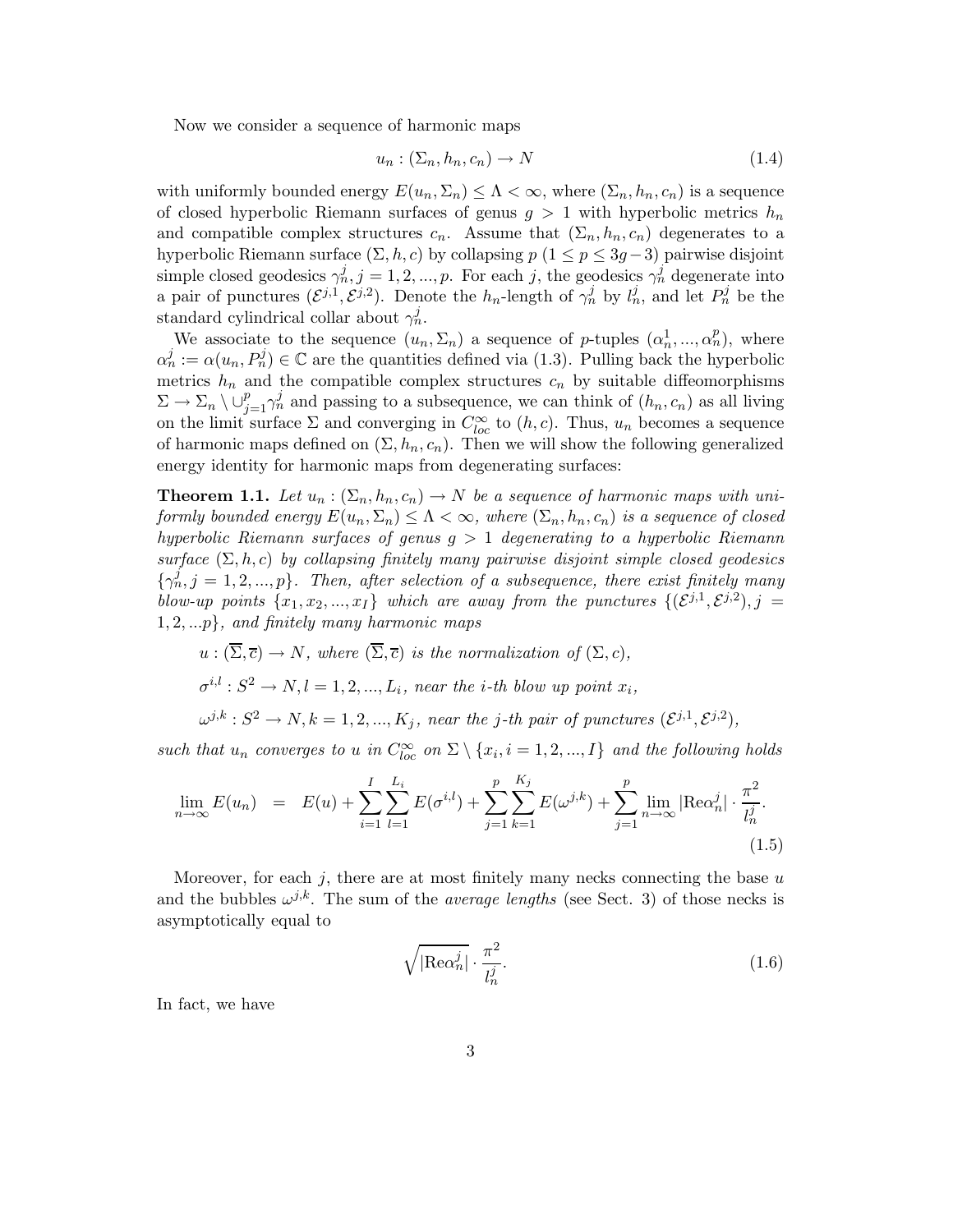Theorem 1.2. Assumptions and notations as in Theorem 1.1. Then

(1)  $(u_n, \Sigma_n)$  subconverge in  $W^{1,2}$  modulo bubbles, i.e., in the limit, the necks contain no energy if and only if

$$
\liminf_{n \to \infty} |\text{Re}\alpha_n^j| \cdot \frac{\pi^2}{l_n^j} = 0, \quad j = 1, 2, ..., p. \tag{1.7}
$$

(2)  $(u_n, \Sigma_n)$  subconverge in  $C^0$  modulo bubbles, i.e., in the limit, the images of the necks become points if and only if

$$
\liminf_{n \to \infty} \sqrt{|\text{Re}\alpha_n^j|} \cdot \frac{\pi^2}{l_n^j} = 0, \quad j = 1, 2, ..., p. \tag{1.8}
$$

It is clear from the above theorem that the limits  $\liminf_{n\to\infty} |\text{Re}\alpha_n^j| \cdot \frac{\pi^2}{l_n^j}$  $\frac{\pi^2}{l_n^j}, j = 1, 2, ..., p$  are the obstructions for  $(u_n, \Sigma_n)$  to subconverge in  $W^{1,2}$  modulo bubbles, and the limits  $\liminf_{n\to\infty}\sqrt{\left|\text{Re}\alpha_n^j\right|}\cdot\frac{\pi^2}{l_n^j}$ n→∞ n C <sup>0</sup> modulo bubbles. For each j, the asymptotic behaviour of the necks appearing  $\frac{\pi^2}{l_n^j}, j = 1, 2, ..., p$  are the obstructions for  $(u_n, \Sigma_n)$  to subconverge in near the *j*-th node is characterized by  $\{(\alpha_n^j, l_n^j)\}_{n=1}^{\infty}$ , namely

$$
E^j \approx |\text{Re}\alpha_n^j| \cdot \frac{\pi^2}{l_n^j}, \qquad L^j \approx \sqrt{|\text{Re}\alpha_n^j|} \cdot \frac{\pi^2}{l_n^j}, \tag{1.9}
$$

where  $E^j$  is the sum of the energies of the necks and  $L^j$  is the sum of the average lengths of the necks. Note that the quantities  $\{(\alpha_n^j, l_n^j)\}_{n\geq 1}, j = 1, 2, ..., p$  are defined a priori.

For the asymptotics of the imaginary part of  $\alpha_n^j$ , we have the following:

Proposition 1.1. Assumptions and notations as in Theorem 1.1. Then

$$
\limsup_{n \to \infty} |\text{Im}\alpha_n^j| \cdot \frac{\pi^2}{l_n^j} = 0, \quad j = 1, 2, ..., p. \tag{1.10}
$$

When the domain surfaces of (1.1) are degenerating tori, then the study of the asymptotics of the necks is simpler because of the fact that any holomorphic quadratic differential on a torus is a constant. Some modifications to Parker's example [22] can illustrate the asymptotics mentioned, we refer to [40].

Wolf [36] studied the asymptotics of families of harmonic maps between hyperbolic surfaces where the domain degenerates via pinching finitely many pairwise disjoint simple closed geodesics. In this case, the energy of the maps goes to infinity. For the asymptotics of harmonic maps from surfaces to hyperbolic surfaces or hyperbolic 3-manifolds, where the surfaces degenerate along a Teichmüller ray, see [35], [37], [19], [20].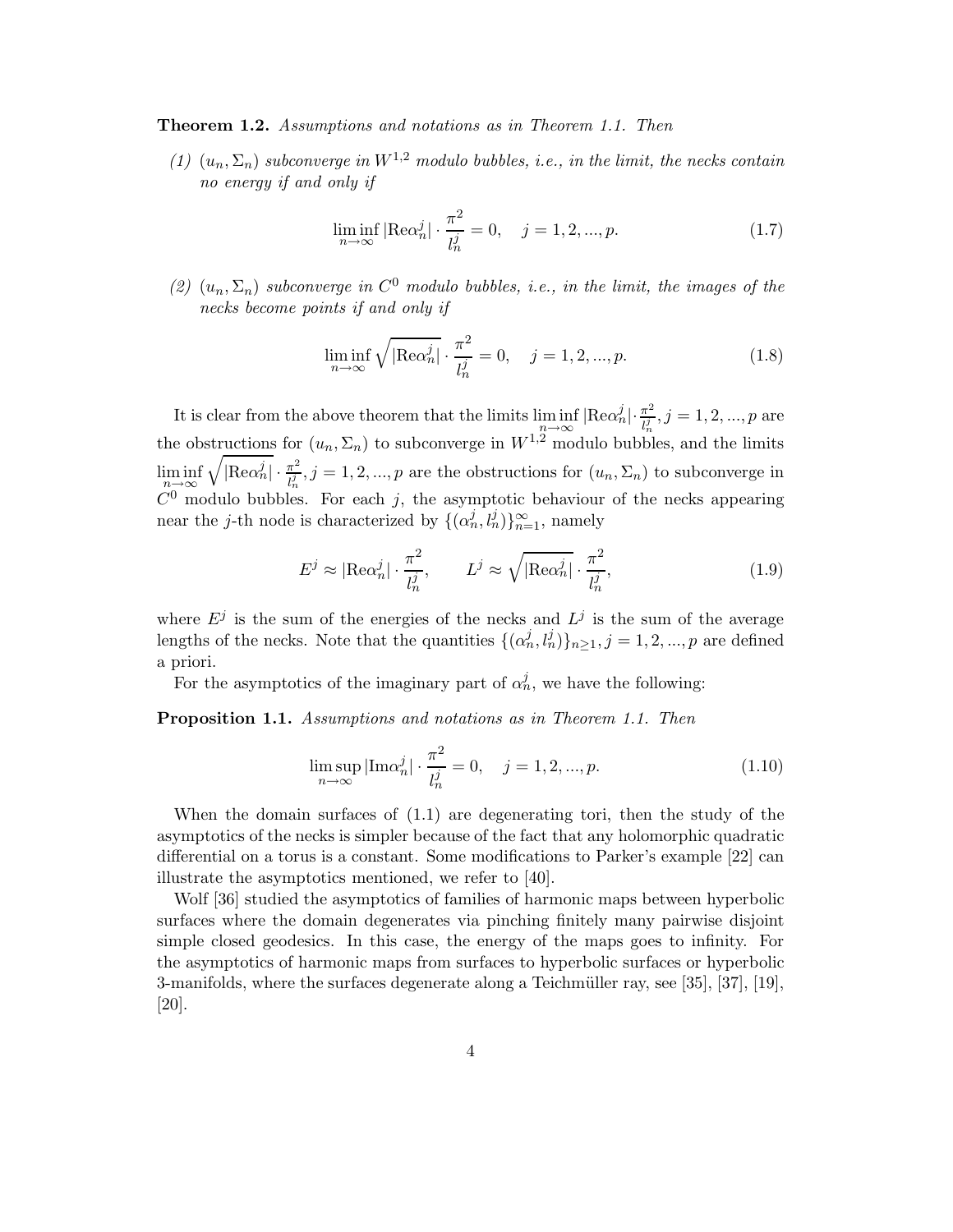There are various energy identities for sequences of different approximations of harmonic maps from a fixed surface: for a min-max sequence by Jost [13]; for Struwe's harmonic map flow and certain Palais-Smale sequences with uniformly  $L^2$ -bounded tension field, see [31], [24], [6], [16], [34], [26], [32]; for minimizing sequences of Sacks-Uhlenbeck approximation of harmonic maps by Chen-Tian [4]; for the fourth order approximation of harmonic maps, see [17]. However, the energy identity for general sequences of Sacks-Uhlenbeck approximations is still open, a natural question then is whether a certain generalized energy identity holds. Based on the observations made by Qing [25] and Topping [33], one expects a complete understanding of the asymptotic behaviour of the necks appearing near the finite time singularity of the harmonic map flow. It would be interesting to ask whether one can associate to the flow suitable quantities that characterize the asymptotics of the necks mentioned above in a uniform way. If so, then a classification of the asymptotics in terms of these quantities is desirable. Recently, Ding et al. [7] introduced a flow for minimal tori and proved the corresponding energy identity. Considered as certain Palais-Smale sequences from degenerating tori, its higher genus generalization is expected.

Now, we briefly outline the remaining parts of the paper. In Sect. 2 we recall some preliminary facts about harmonic maps from surfaces. In Sect. 3 we develop several analytic properties of harmonic maps from long cylinders. In Sect. 4 we study harmonic maps from degenerating surfaces and prove Theorems 1.1 and 1.2.

Acknowledgements This paper is developed from a portion of the author's Ph.D. thesis  $[40]$ . He would like to thank his advisor, Prof. Jürgen Jost, for encouragement and inspiration. He would also like to thank Prof. Michael Struwe for conversations and advice, and Brian Clarke for discussions and help.

#### 2. Preliminaries

Let  $(\Sigma, h)$  be a Riemann surface with a metric  $h = \lambda^2 dz d\overline{z}$  in conformal coordinates  $z = x + iy$ . Let  $(N, q)$  be a compact Riemannian manifold of dimension d, and let its metric in local coordinates be given by  $g_{ij}$ , with Christoffel symbols  $\Gamma^i_{kl}$ .

For  $u \in W^{1,2}(\Sigma, N)$ , the energy of u on  $\Sigma$  is

$$
E(u, \Sigma) = \frac{1}{2} \int_{\Sigma} g_{ij} (u_x^i u_x^j + u_y^i u_y^j) dx dy.
$$
 (2.1)

A solution of the corresponding Euler-Lagrange equations

$$
\Delta u^{i} + \Gamma^{i}_{kl}(u^{k}_{x}u^{l}_{x} + u^{k}_{y}u^{l}_{y}) = 0, \quad i = 1, ..., d,
$$
\n(2.2)

is called a harmonic map. Note that (2.1) and (2.2) are conformally invariant.

If  $u$  is in addition conformal, i.e., if the following holds:

$$
g_{jk}(u_x^j u_x^k - u_y^j u_y^k - 2iu_x^j u_y^k) = 0,
$$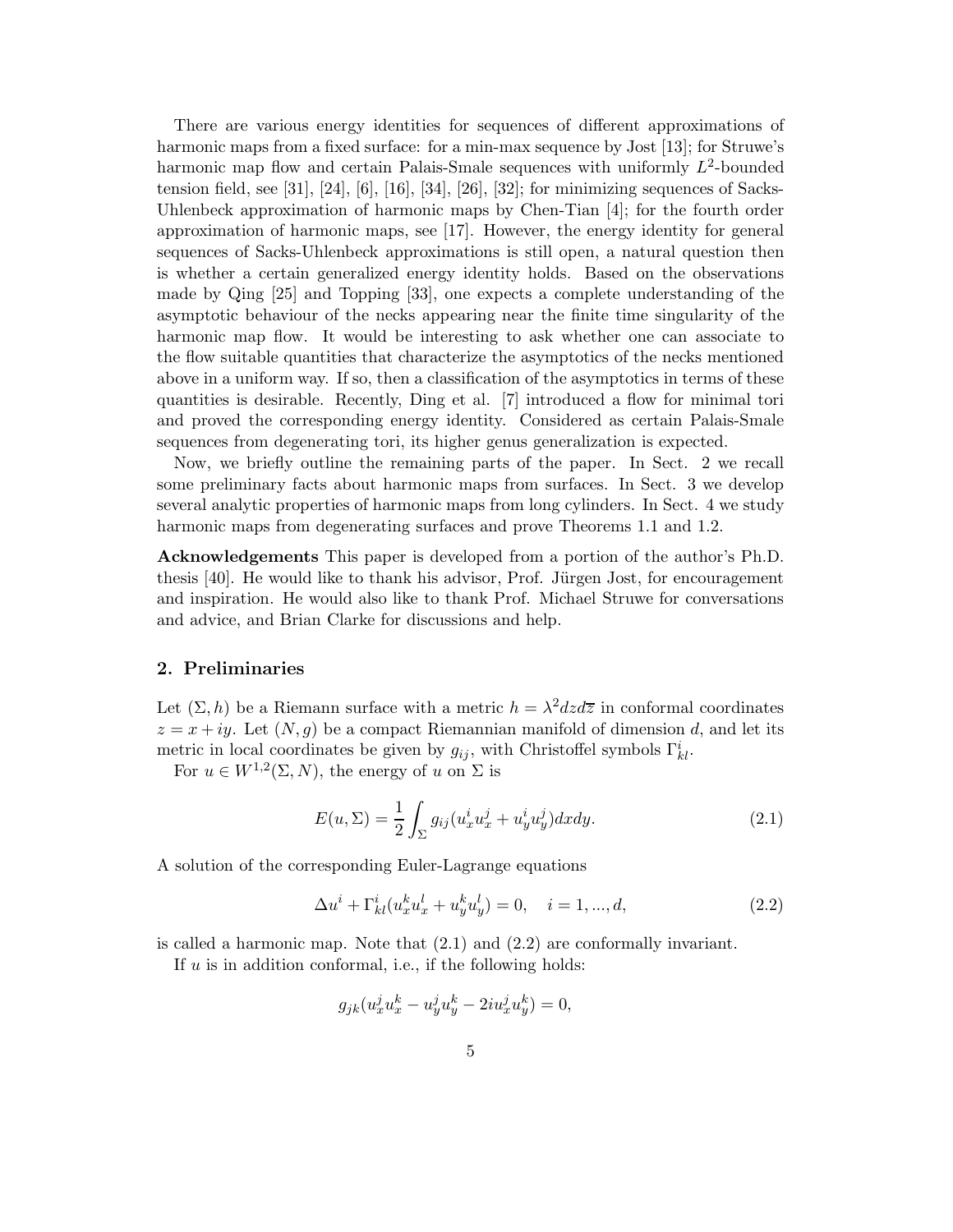then  $u$  is called a (parametric) minimal surface in  $N$ .

If we isometrically embed N into some Euclidian space  $\mathbb{R}^K$ , then (2.2) can be written as follows:

$$
-\Delta u = A(u)(\nabla u, \nabla u),\tag{2.3}
$$

where  $A(\cdot, \cdot)$  is the second fundamental form of N in  $\mathbb{R}^K$ . Any  $u \in W^{1,2}(\Sigma, N)$  that satisfies  $(2.3)$  weakly is smooth  $([10], [11], \text{ or } [28]$  for a new proof).

For  $u \in W^{1,2}(\Sigma, N)$ , the Hopf quadratic differential associated to u is defined by  $\Phi(u) = \phi(u) dz^2$ , where

$$
\phi(u) = |u_x|^2 - |u_y|^2 - 2iu_x \cdot u_y.
$$

**Lemma 2.1.** u harmonic  $\Rightarrow \phi(u)$  holomorphic. Also,  $\phi(u) \equiv 0 \Leftrightarrow u$  is conformal.

For a proof, see for instance [13], Lemma 1.2.2.

We list some analytic facts about two-dimensional harmonic maps proved in [29].

**Theorem 2.1.** There exists a constant  $\epsilon_0 > 0$  that depends only on N such that

(1) ( $\epsilon$ -regularity) Let  $u : D \to N$  be a smooth harmonic map satisfying

$$
E(u, D) = \frac{1}{2} \int_{D} |du|^{2} \le \epsilon_{0}.
$$

Then

$$
||du||_{\widetilde{D},1,p} \leq C(\widetilde{D},p)||du||_{D,0,2},
$$

 $\forall \tilde{D} \subset\subset D$  and  $p > 1$ , where D is some regular domain in  $\mathbb{R}^2$ ,  $\tilde{D}$  is any regular subdomain of D and  $C(\tilde{D}, p) > 1$  is a constant depending only on  $\tilde{D}$ , p, and the geometry of N.

- (2) (Singularity removability) Let u be a smooth finite-energy harmonic map from a punctured disk  $D \setminus \{0\}$  to N. Then u extends to a smooth harmonic map from D to N.
- (3) Any non-trivial harmonic map  $u : S^2 \to N$  has energy  $E(u) \geq \epsilon_0$ .

Then, we have the following energy identity theorem [29], [13], [22].

**Theorem 2.2.** Let  $\{h_n\}$  be a sequence of Riemannian metrics on  $\Sigma$  converging in  $C^{\infty}$ to a Riemannian metric h, and let  $u_n : (\Sigma, h_n) \to (N, g)$  be a sequence of  $h_n$ -harmonic maps with uniformly bounded energy  $E(u_n) \leq \Lambda$ . Then there are finitely many blowup points  $\{x_1, x_2, ..., x_I\} \subset \Sigma$ , an h-harmonic map  $u : (\Sigma, h) \to (N, g)$  and finitely many nontrivial harmonic maps  $\sigma^{i,l}: S^2 \to N, i = 1, 2, ..., I; l = 1, 2, ..., L_i$ , such that after selection of a subsequence,  $u_n$  converges in  $C^{\infty}_{loc}$  to u on  $\Sigma \setminus \{x_1, x_2, ..., x_I\}$ , and the following holds

$$
\lim_{n \to \infty} E(u_n) = E(u) + \sum_{i=1}^{I} \sum_{l=1}^{L_i} E(\sigma^{i,l}).
$$
\n(2.4)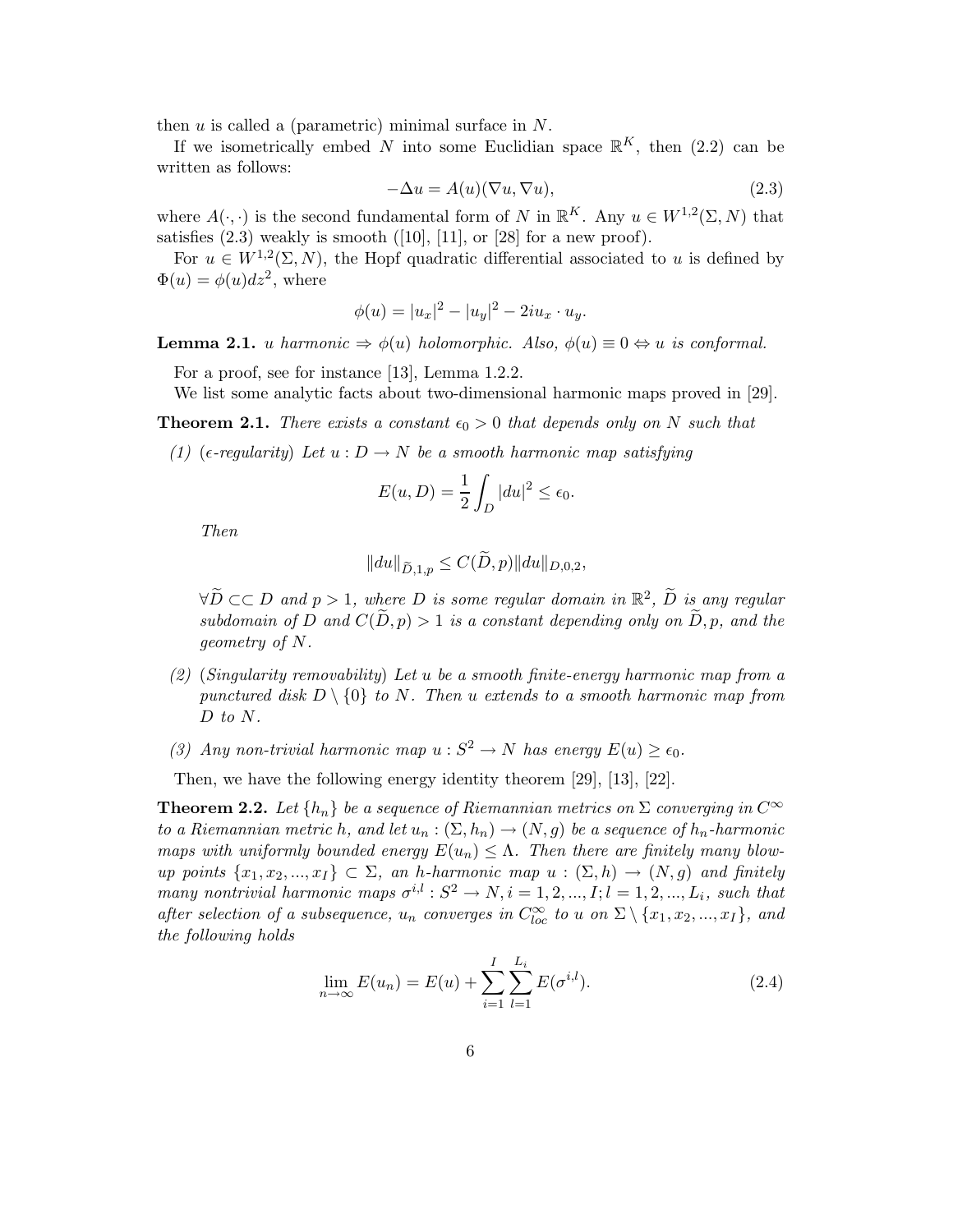During the blow-up process, some necks connecting one bubble to the next or connecting the base to a bubble appear. Theorem 2.2 shows that in the limit those necks contain no energy. In this case, we say  $u_n$  subconverges to u in  $W^{1,2}$  modulo bubbles. Moreover, Parker [22] proved that all necks converge to points in the target manifold, i.e.,  $u_n$  subconverges to u in  $C^0$  modulo bubbles. Using our terminology, we simply state Parker's results as follows:

Theorem 2.3. (Bubble tree convergence) Notations and assumptions as in Theorem 2.2. Then, after selection of a subsequence,  $u_n$  converges to u in  $W^{1,2} \cap C^0$  modulo bubbles.

For more details on the construction of the bubble trees, see [23], [22].

### 3. Harmonic maps from cylinders

In this section, we study harmonic maps from cylinders and derive some analytic properties.

Let  $P_{T_1,T_2} = [T_1, T_2] \times S^1$  be a standard cylinder with metric  $ds^2 = dt^2 + d\theta^2$ , here  $S^1 = \mathbb{R}/2\pi\mathbb{Z}$ . Since we will only need to consider long cylinders, w.l.o.g., we always assume that  $T_2 - T_1 > 2$ . Let  $u : P_{T_1, T_2} \to N$  be a  $C^1$  map. Denote

$$
\Theta(t) := \int_{\{t\} \times S^1} |u_\theta|^2.
$$

The following lemma is a modified version of two lemmas proved in [22] and [16]. For the reader's convenience, we will give a proof using arguments from [16].

**Lemma 3.1.** There exists  $\epsilon_1 > 0$ , only depending on N, such that if  $u : P_{T_1,T_2} \to N$ is a harmonic map and

$$
\sup_{P_{T_1,T_2}} |\nabla u| \le \epsilon_1,
$$

then

$$
\frac{d^2}{dt^2}\Theta(t) \ge \Theta(t), \quad \forall t \in [T_1, T_2].
$$
\n(3.1)

Moreover, we have

$$
\int_{T_1}^{T_2} (\Theta(t))^{\nu} dt \le 2 \frac{((\Theta(T_1))^{\nu} + (\Theta(T_2))^{\nu})}{\nu}, \quad \forall \nu \in (0, 1].
$$
 (3.2)

Proof. By a straightforward calculation as in [16], Lemma 2.1, we have

$$
\frac{d^2}{dt^2} \int_{S^1} |u_\theta|^2 \geq (2 - C\epsilon_1^2) \int_{S^1} |u_{\theta t}|^2 + (\frac{3}{2} - C\epsilon_1^2) \int_{S^1} |u_{\theta\theta}|^2 - \epsilon_1^2 \int_{S^1} |u_\theta|^2.
$$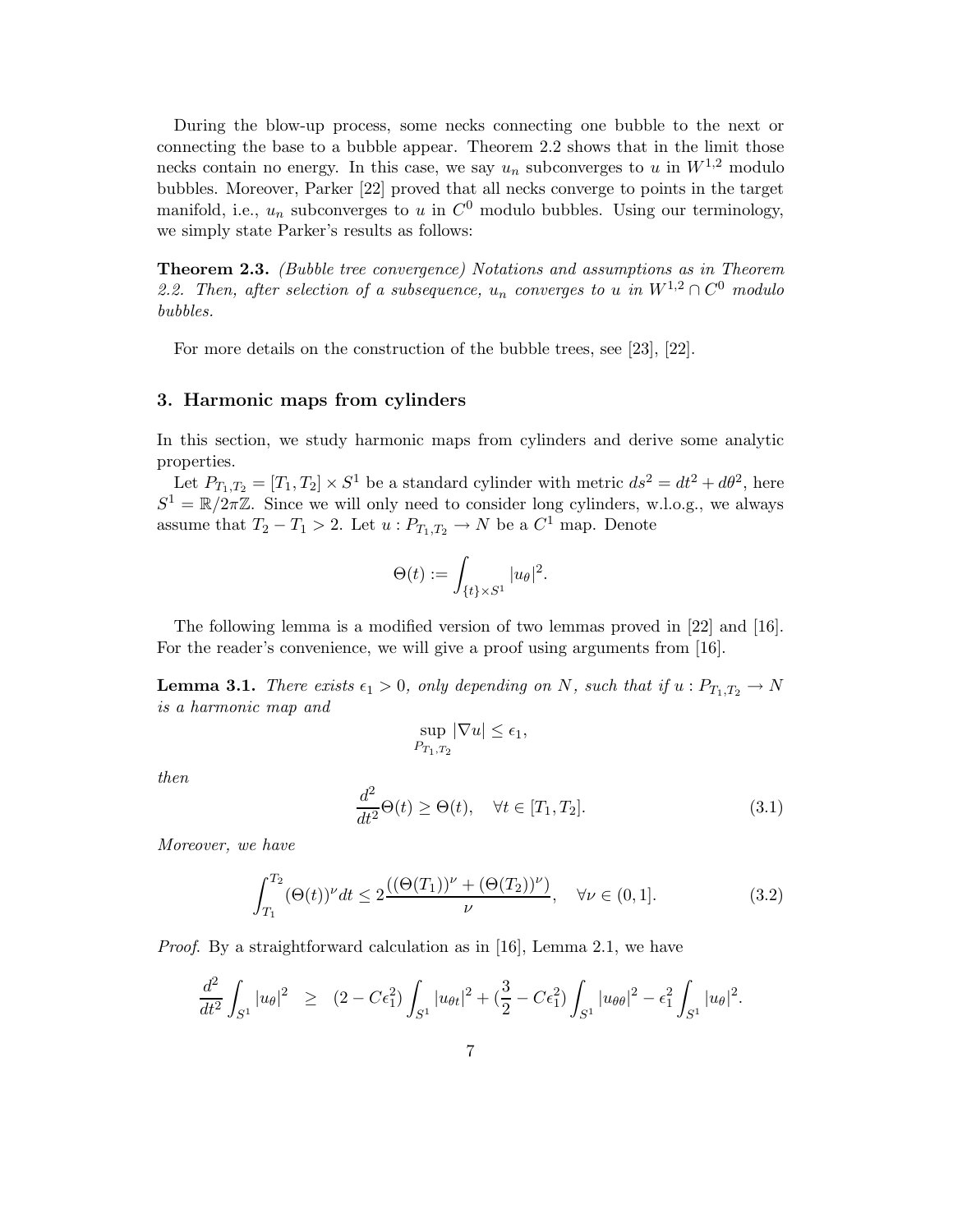Here C is a constant depending only on the geometry of N. If we choose  $\epsilon_1 > 0$  small enough, then

$$
\frac{d^2}{dt^2} \int_{S^1} |u_\theta|^2 \ge \frac{5}{4} \int_{S^1} |u_{\theta\theta}|^2 - \frac{1}{4} \int_{S^1} |u_\theta|^2 \ge \int_{S^1} |u_\theta|^2.
$$

Here, in the last step, we used the Poincaré inequality on  $S^1$ . This proves  $(3.1)$ . Let  $\tau_i = \Theta(T_i)$ ,  $i = 1, 2$ . Then we can solve the following 2nd order ODE:

$$
\begin{aligned}\n\ddot{\rho} - \rho &= 0, \quad T_1 \le t \le T_2, \\
\rho(T_1) &= \tau_1, \\
\rho(T_2) &= \tau_2.\n\end{aligned}
$$

and obtain a solution  $\rho(t) = \lambda e^t + \mu e^{-t}$ , where

$$
\lambda = \frac{(e^{T_2}\tau_2 - e^{T_1}\tau_1)}{e^{2T_2} - e^{2T_1}}, \quad \mu = \frac{e^{T_1 + 2T_2}\tau_2 - e^{2T_1 + T_2}\tau_1}{e^{2T_2} - e^{2T_1}}
$$

.

Applying the maximum principle, we conclude

$$
0 \leq \Theta(t) \leq \rho(t), \quad \forall t \in [T_1, T_2].
$$

Note that  $T_2 > T_1, \tau_1 \geq 0, \tau_2 \geq 0$ , and  $\nu \in (0, 1]$ . By direct calculation, we have

$$
\int_{T_1}^{T_2} (\Theta(t))^{\nu} dt \leq |\lambda|^{\nu} \frac{(e^{\nu T_2} - e^{\nu T_1})}{\nu} + |\mu|^{\nu} \frac{(e^{-\nu T_1} - e^{-\nu T_2})}{\nu}
$$
  

$$
\leq 2 \frac{|e^{T_2} \tau_2 - e^{T_1} \tau_1|^{\nu}}{(e^{2T_2} - e^{2T_1})^{\nu}} \cdot \frac{(e^{\nu T_2} - e^{\nu T_1})}{\nu}
$$
  

$$
\leq 2 \frac{((\tau_1))^{\nu} + (\tau_2)^{\nu})}{\nu}
$$
  

$$
= 2 \frac{((\Theta(T_1))^{\nu} + (\Theta(T_2))^{\nu})}{\nu}.
$$

This gives (3.2). We have thus finished the proof.

$$
\Box
$$

Combining Lemma 3.1 and the " $\epsilon$ -regularity" portion of Theorem 2.1, we have

**Lemma 3.2.** There exist  $\epsilon_2 > 0$  and  $C > 0$ , depending only on N, such that if u is a harmonic map from  $P_{T_1,T_2}$  to N and

$$
\omega := \sup_{t \in [T_1, T_2 - 1]} \int_{[t, t+1] \times S^1} |du|^2 \le \epsilon_2,
$$

then

$$
\int_{T_1}^{T_2} \Theta(t)dt \le C\omega, \quad \int_{T_1}^{T_2} \sqrt{\Theta(t)}dt \le C\omega^{\frac{1}{2}}.
$$
\n(3.3)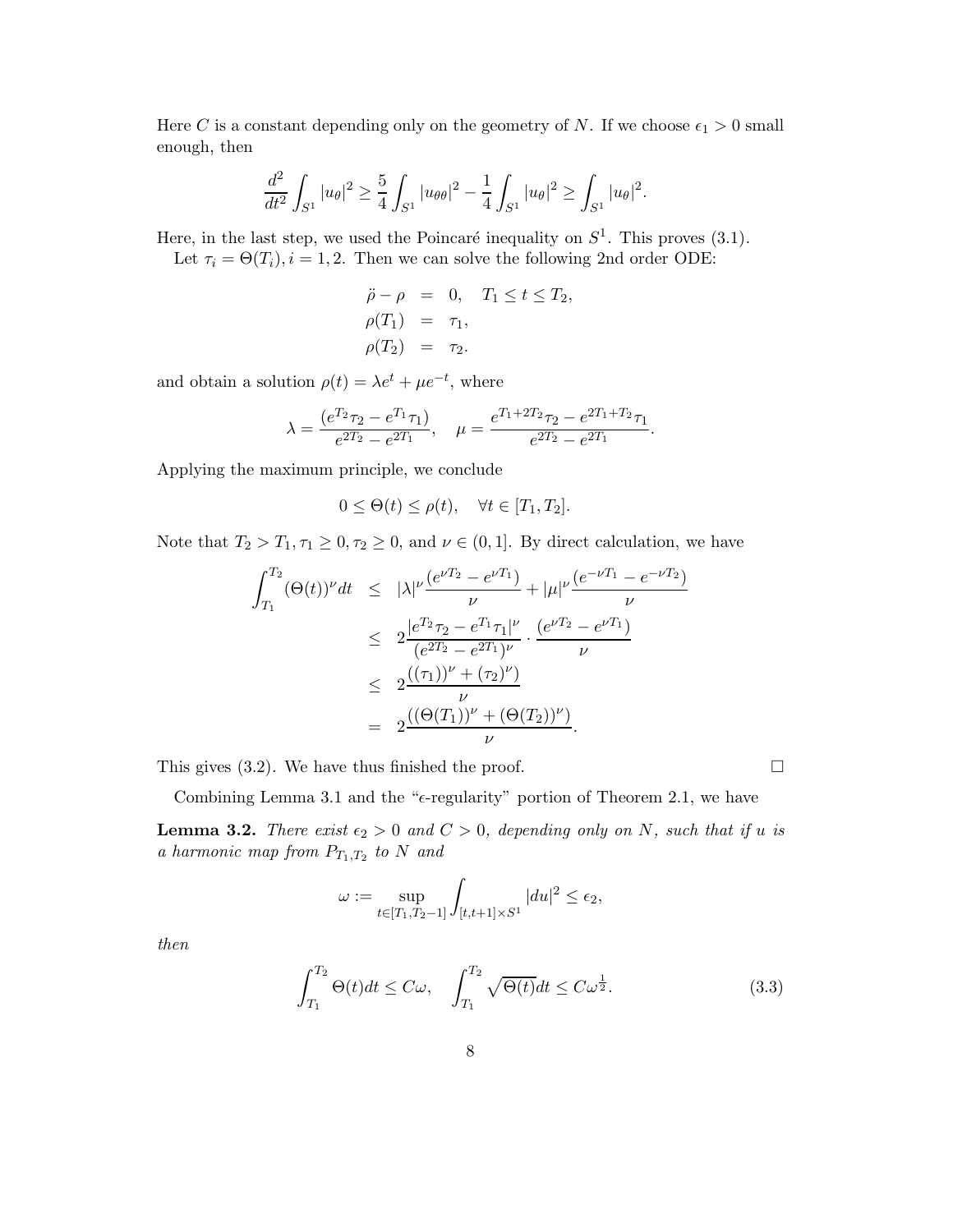*Proof.* Let  $\epsilon_0 > 0$  be the constant in Theorem 2.1 (" $\epsilon$ -regularity"), and let  $\epsilon_1 > 0$  be the constant in Lemma 3.1. Let  $\epsilon_2 = \min\{\epsilon_0, (\frac{\epsilon_1}{C_0})\}$  $\frac{\epsilon_1}{C_0}$   $^2$ , where  $C_0$  is a constant to be determined later. If

$$
\omega = \sup_{t \in [T_1, T_2 - 1]} \int_{[t, t+1] \times S^1} |du|^2 \le \epsilon_2,
$$

then changing variables by translating in u and using  $\epsilon$ -regularity property with  $D =$  $[-1, 2] \times S^1$  and  $\tilde{D} = [0, 1] \times S^1$ , we have

$$
\sup_{[T_1+1,T_2-1]\times S^1} |\nabla u| \le C_1 (\sup_{t\in[T_1,T_2-1]} \int_{[t,t+1]\times S^1} |du|^2)^{\frac{1}{2}} = C_1 \omega^{\frac{1}{2}} \le \frac{C_1}{C_0} \epsilon_1.
$$

where  $C_1 > 0$  is a constant depending only on N, but not on  $T_1, T_2$ . We take  $C_0$  to be the constant  $C_1$  here. Then we can apply Lemma 3.1 to conclude that  $\forall \nu \in (0,1],$ 

$$
\int_{T_1+1}^{T_2-1} (\Theta(t))^{\nu} dt \le 2 \frac{\left( (\Theta(T_1+1))^{\nu} + (\Theta(T_2-1))^{\nu} \right)}{\nu} \le C \sup_{P_{T_1+1,T_2-1}} |\nabla u|^{2\nu} \le C\omega^{\nu}.
$$
(3.4)

On the other hand, by the Cauchy inequality, it is not hard to verify that

$$
\int_{T_1}^{T_1+1} (\Theta(t))^\nu dt + \int_{T_2-1}^{T_2} (\Theta(t))^\nu dt \le 2\omega^\nu, \forall \nu \in (0,1].
$$
 (3.5)

(3.3) follows from combining (3.4), (3.5) and taking  $\nu = 1, \frac{1}{2}$ 2 . В последните и последните и последните и последните и последните и последните и последните и последните и по<br>В последните и последните и последните и последните и последните и последните и последните и последните и посл

**Lemma 3.3.** Let  $u : P_{T_1,T_2} \to N$  be a harmonic map. Then for  $t \in [T_1,T_2]$ ,

$$
\int_{\{t\} \times S^1} \phi(u) d\theta \tag{3.6}
$$

is independent of  $t \in [T_1, T_2]$ , where

$$
\phi(u) = |u_t|^2 - |u_\theta|^2 - 2iu_t \cdot u_\theta
$$

and  $\phi(u)(dt + id\theta)^2$  is the Hopf quadratic differential of u on  $P_{T_1,T_2}$ .

*Proof.* By Lemma 2.1, we know that if u is harmonic then  $\phi(u)$  is holomorphic. Given  $t_1$  and  $t_2$  such that  $T_1 \le t_1 \le t_2 \le T_2$ , consider the rectangle R bounded by  $[t_1, t_2] \times \{0\}, \{t_2\} \times [0, 2\pi], [t_2, t_1] \times \{2\pi\}, \text{ and } \{t_1\} \times [2\pi, 0].$  By Cauchy's integral theorem, we have

$$
\oint_{\partial R} \phi(u) = \int_R \overline{\partial} \phi(u) = 0,
$$

i.e.,

$$
\int_{\{t_1\}\times S^1} \phi(u) d\theta = \int_{\{t_2\}\times S^1} \phi(u) d\theta.
$$

Hence (3.6) is independent of  $t \in [T_1, T_2]$ .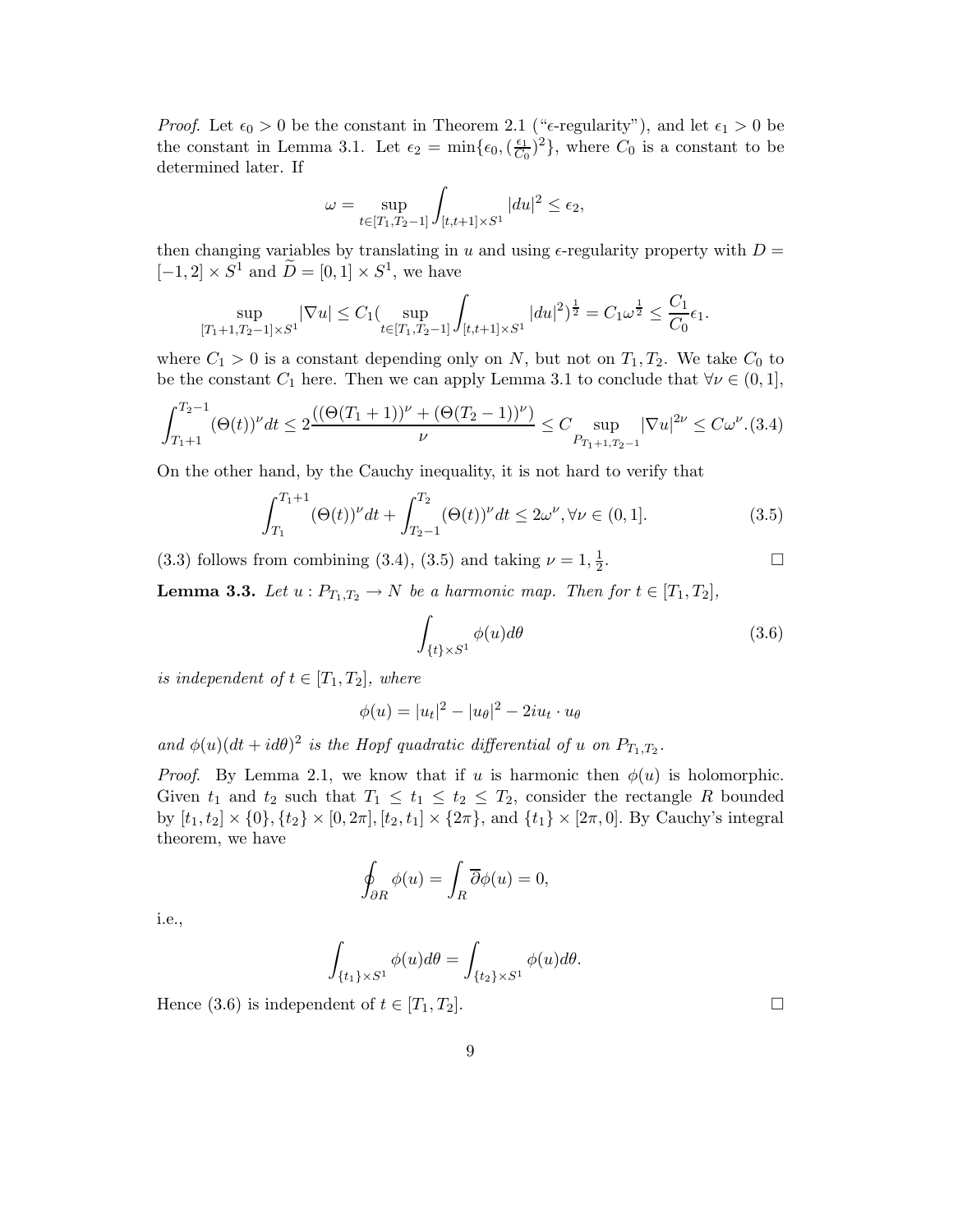**Definition 3.1.** Let  $u : P_{T_1,T_2} \to N$  be harmonic. Then we define a complex number

$$
\alpha(u, P_{T_1, T_2}) := \int_{\{t\} \times S^1} \phi(u) d\theta \in \mathbb{C}
$$
\n(3.7)

that is associated to u along the cylinder  $P_{T_1,T_2}$ .

*Remark* 3.1. It follows from Lemma 3.3 that  $\alpha(u, P_{T_1, T_2})$  is well-defined. Moreover, we have  $\alpha(u, P_{t_1', t_2'}) = \alpha(u, P_{t_1, t_2}), \forall t_1 < t_1' < t_2' < t_2.$ 

**Definition 3.2.** Let  $u: P_{T_1,T_2} \to N$  be a  $C^1$  map. Then we call

$$
L(u, P_{T_1, T_2}) \quad := \quad \int_{T_1}^{T_2} \left( \int_0^{2\pi} |u_t|^2 d\theta \right)^{\frac{1}{2}} dt.
$$

the *average length* of u along the cylinder  $P_{T_1,T_2}$ .

Remark 3.2. Let  $c: [T_1, T_2] \to N$  be a  $C^1$  curve in N. Then  $u(t, \theta) := c(t)$  is a  $\theta$ -independent  $C^1$  map from  $P_{T_1,T_2}$  to N. It is easy to verify that

$$
L(u, P_{T_1,T_2}) = \sqrt{2\pi}L(c, [T_1, T_2]),
$$

where  $L(c, [T_1, T_2]) = \int_{T_1}^{T_2} |\dot{c}(t)| dt$  is the usual length of the curve c.

**Lemma 3.4.** Let  $u: P_{T_1,T_2} \to N$  be a harmonic map with  $\alpha = \alpha(u, P_{T_1,T_2})$ . Then we have

(1)

$$
|E(u, P_{T_1, T_2}) - \frac{1}{2}|\text{Re}\alpha| \cdot (T_2 - T_1)| \le \int_{T_1}^{T_2} \Theta(t)dt,
$$
\n(3.8)

(2)

$$
|L(u, P_{T_1, T_2}) - \sqrt{|\text{Re}\alpha|} \cdot (T_2 - T_1)| \le \int_{T_1}^{T_2} \sqrt{\Theta(t)} dt,
$$
\n(3.9)

(3)

$$
|\text{Im}\alpha| \cdot (T_2 - T_1) \le 2\sqrt{2E(u, P_{T_1, T_2})} \cdot \sqrt{\int_{T_1}^{T_2} \Theta(t)dt}.\tag{3.10}
$$

Proof. In view of Definition 3.1, we have

$$
\text{Re}\alpha = \int_0^{2\pi} |u_t|^2 d\theta - \int_0^{2\pi} |u_\theta|^2 d\theta, \quad \text{Im}\alpha = -2 \int_0^{2\pi} u_t \cdot u_\theta d\theta.
$$

Then by applying the following inequalities,

$$
|(a+b) - |a|| \le b, \quad |\sqrt{a+b} - \sqrt{|a|}| \le \sqrt{b}, \quad \forall a, b, a+b \ge 0, b \ge 0,
$$

and then integrating with respect to t, we get  $(3.8)$  and  $(3.9)$ .  $(3.10)$  follows from the Cauchy inequality.  $\Box$ 

The next lemma is inspired by [22].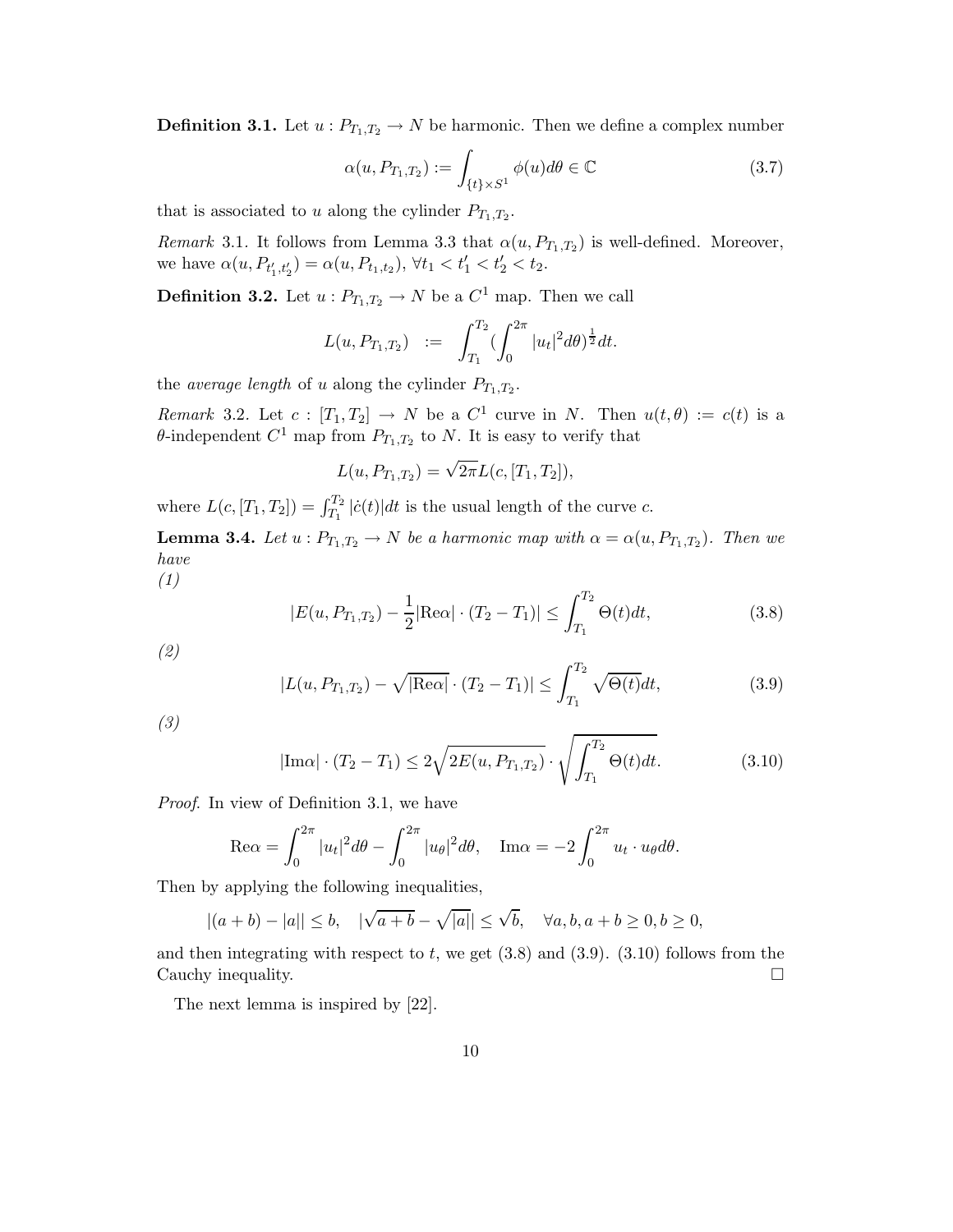**Lemma 3.5.** Let  $u: P_{T_1,T_2} \to N$  be a  $C^1$  map. Then

$$
\underset{P_{T_1, T_2}}{\text{osc}} u \le 4\pi \sup_{P_{T_1, T_2}} |\nabla u| + \frac{1}{\sqrt{2\pi}} L(u, P_{T_1, T_2}).\tag{3.11}
$$

*Proof.* Let  $(t_1, \theta_1), (t_2, \theta_2) \in P_{T_1, T_2} = [T_1, T_2] \times S^1$ , where  $T_1 \le t_1 < t_2 \le T_2$ . Then by the Mean Value Theorem for integration, there exists  $\theta_0 \in [0, 2\pi]$  such that

$$
\int_{t_1}^{t_2} |u_t(t, \theta_0)| dt = \frac{1}{2\pi} \int_0^{2\pi} \int_{t_1}^{t_2} |u_t| dt d\theta.
$$
 (3.12)

Hence, we have

$$
dist(u(t_1, \theta_1), u(t_2, \theta_2)) \leq dist(u(t_1, \theta_1), u(t_1, \theta_0)) + dist(u(t_1, \theta_0), u(t_2, \theta_0))
$$
  
+ 
$$
dist(u(t_2, \theta_0), u(t_2, \theta_2))
$$
  
=  $I + II + III$ ,

It is easy to see that  $I + III \leq \int_0^{2\pi} |u_\theta(t_1, \theta)| d\theta + \int_0^{2\pi} |u_\theta(t_2, \theta)| d\theta \leq 4\pi \cdot \sup_{P_{T_1, T_2}} |\nabla u|$ .

By (3.12) and the Cauchy inequality, we conclude

$$
II \leq \int_{t_1}^{t_2} |u_t(t, \theta_0)| dt = \frac{1}{2\pi} \cdot \int_0^{2\pi} \int_{t_1}^{t_2} |u_t| dt d\theta \leq \frac{1}{\sqrt{2\pi}} \cdot L(u, P_{T_1, T_2}).
$$
\n(3.11) follows immediately.

Based on the neck analysis in  $[6]$ , we have the following proposition, which gives a refined "bubble domain and neck domain" decomposition for a sequence of harmonic maps from long cylinders under certain assumptions.

**Proposition 3.1.** Let  $u_n \in C^{\infty}(P_n, N)$  be a sequence of harmonic maps with  $\alpha_n =$  $\alpha(u_n, P_n)$ , where  $P_n = [T_n^1, T_n^2] \times S^1$ . Assume that:

(1) "Long cylinder property"

$$
1 \ll T_n^1 \ll T_n^2, \quad i.e., \lim_{n \to \infty} \frac{1}{T_n^1} = 0, \lim_{n \to \infty} \frac{T_n^1}{T_n^2} = 0,
$$
\n(3.13)

(2) "Uniform energy bound"

$$
E(u_n, P_n) \le \Lambda < \infty,\tag{3.14}
$$

(3) "Asymptotic boundary conditions"

$$
\lim_{n \to \infty} \omega(u_n, P_{T_n^1, T_n^1 + R}) = \lim_{n \to \infty} \omega(u_n, P_{T_n^2 - R, T_n^2}) = 0, \quad \forall R \ge 1, \quad (3.15)
$$
  

$$
\lim_{n \to \infty} \sum_{P_{T_n^1, T_n^1 + 1} \neq \emptyset} \text{osc}_{n \to \infty} u_n = 0, \quad u_n = 0,
$$

where

$$
\omega(u, P_{T_1, T_2}) := \sup_{t \in [T_1, T_2 - 1]} \int_{[t, t+1] \times S^1} |du|^2.
$$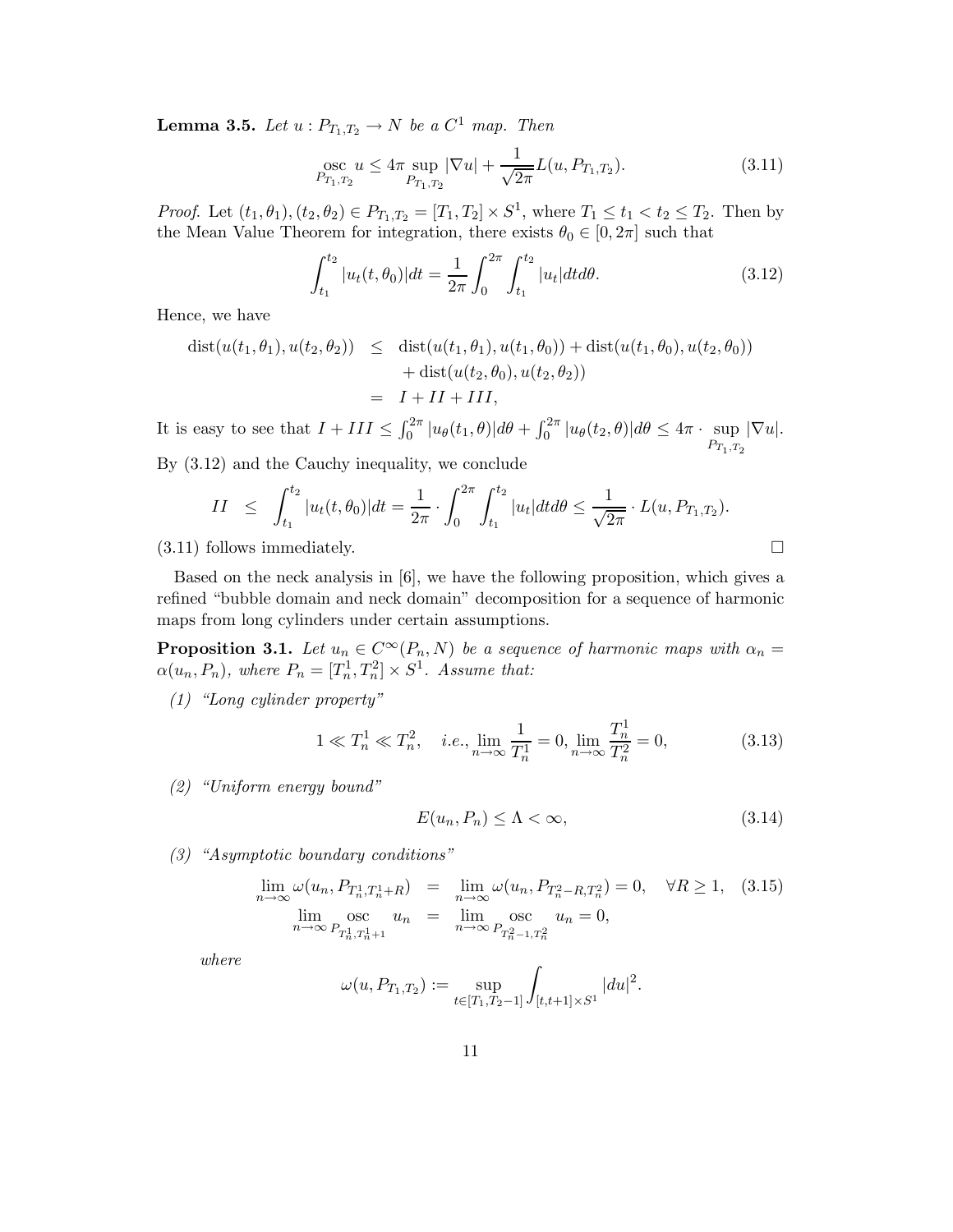Then, after selection of a subsequence, which we still denote by  $(u_n, P_n)$ , either

(I)

$$
\lim_{n \to \infty} \omega(u_n, P_n) = 0,\tag{3.16}
$$

or

(II)  $\exists K > 0$  independent of n and 2K sequences  $\{a_n^1\}, \{b_n^1\}, \{a_n^2\}, \{b_n^2\}, \ldots, \{a_n^K\}, \{b_n^K\}$ such that

$$
T_n^1 \le a_n^1 \ll b_n^1 \le a_n^2 \ll b_n^2 \le \dots \le a_n^K \ll b_n^K \le T_n^2 \tag{3.17}
$$

and

$$
(b_n^i - a_n^i) \ll T_n^2, \quad i = 1, 2, ..., K.
$$
 (3.18)

Denote

$$
J_n^j := [a_n^j, b_n^j] \times S^1, \quad j = 1, 2, ..., K,
$$
  
\n
$$
I_n^0 := [T_n^1, a_n^1] \times S^1, I_n^K := [b_n^K, T_n^2] \times S^1, I_n^i := [b_n^i, a_n^{i+1}] \times S^1, i = 1, 2, ..., K - 1.
$$
  
\nThen

- (i)  $\forall i = 0, 1, ... K, \lim_{n \to \infty} \omega(u_n, I_n^i) = 0$ . The maps  $u_n : I_n^i \to N$  are necks corresponding to collapsing homotopically nontrivial curves.
- (ii)  $\forall j = 1, 2, ..., K$ , there are finitely many harmonic maps  $\omega^{j,l} : S^2 \to N, l =$  $1, 2, ..., L_j$ , such that:

$$
\lim_{n \to \infty} E(u_n, J_n^j) = \sum_{l=1}^{L_j} E(\omega^{j,l}).
$$

*Proof.* If  $\liminf_{n\to\infty} \omega(u_n, P_n) = 0$ , then, after selection of a subsequence, we get (3.16). Otherwise, w.l.o.g., we can assume that

$$
\lim_{n \to \infty} \omega(u_n, P_n) = \lim_{n \to \infty} \sup_{t \in [T_n^1, T_n^2 - 1]} \int_{[t, t+1] \times S^1} |du_n|^2 dt d\theta > 0.
$$

Then  $\exists \epsilon > 0, \{t_n\} \in [T_n^1, T_n^2 - 1]$ , such that for all *n* large enough,

$$
\int_{[t_n,t_n+1]\times S^1} |du_n|^2 dt d\theta \ge \epsilon.
$$

It follows from the "asymptotic boundary conditions" (3.15) that  $t_n - T_n^1 \to \infty$  and  $T_n^2 - t_n \to \infty$ . By translation  $t \to t - t_n$ , we can think of  $u_n$  as a harmonic map defined on  $[-R_n, R_n] \times S^1$  with  $R_n \to \infty$  and

$$
\int_{[0,1]\times S^1} |du_n|^2 dt d\theta \ge \epsilon, \quad \int_{[-R_n,R_n]\times S^1} |du_n|^2 dt d\theta \le \Lambda. \tag{3.19}
$$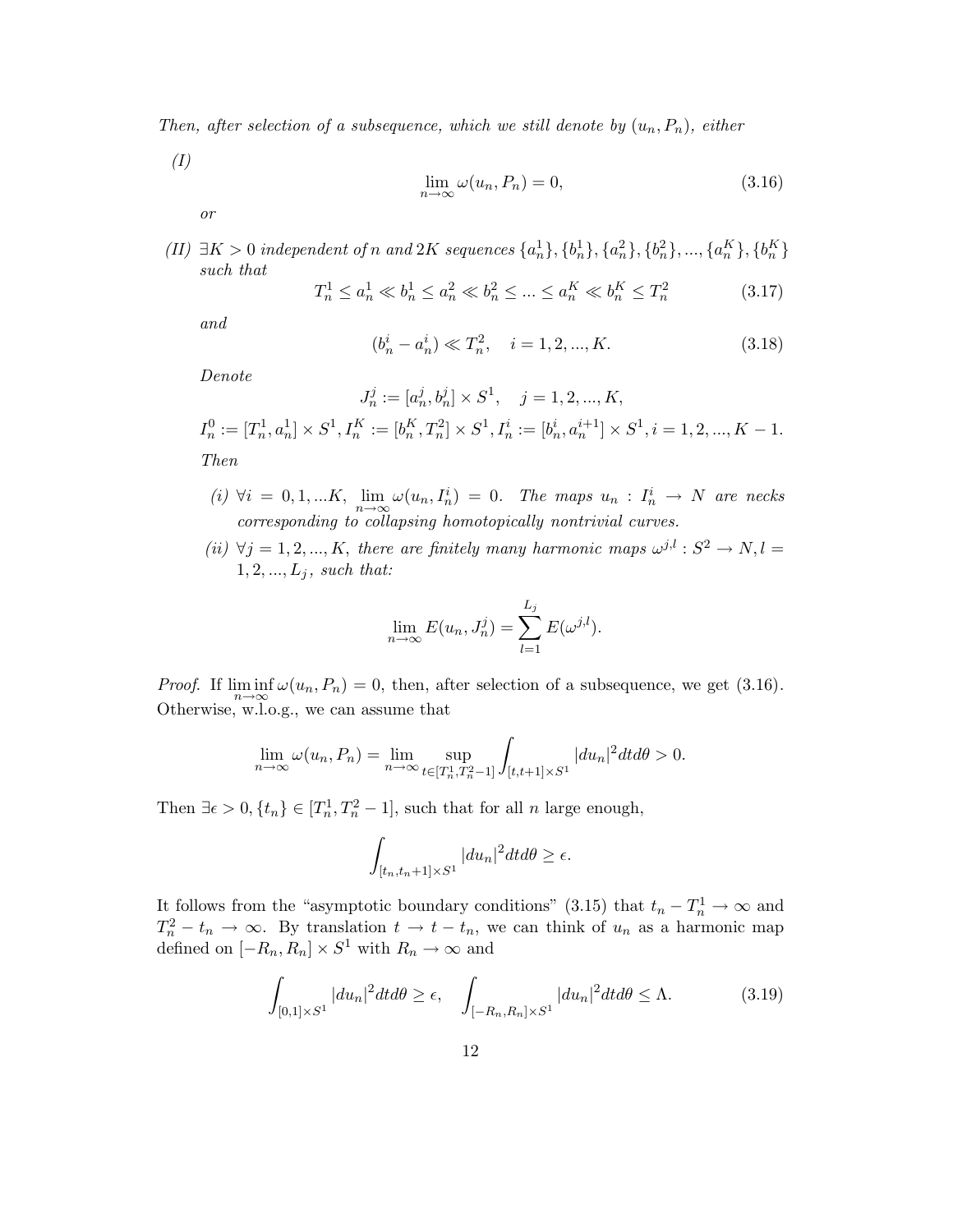As  $n \to \infty$ ,  $[-R_n, R_n] \times S^1$  exhaust  $(-\infty, \infty) \times S^1$ , which is conformally equivalent to  $S<sup>2</sup>$  with two punctures. Hence by the conformal invariance of two-dimensional harmonic maps and the bubble tree convergence theorem, we can choose a subsequence of  $(u_n, P_n)$  (still denoted by  $(u_n, P_n)$ ) such that there exist  $\{a_n^1\}, \{b_n^1\}$  satisfying

$$
T^1_n \le a^1_n \ll b^1_n \le T^2_n, \quad (b^1_n - a^1_n) \ll T^2_n
$$

and such that the following sequence of harmonic maps

$$
\widetilde{u}_n^1(t,\theta):[-\frac{b_n^1-a_n^1}{2},\frac{b_n^1-a_n^1}{2}]\times S^1\to N
$$

converges to a bubble tree  $\tilde{u}_{\infty}^1$  (c.f. [22]), where  $\tilde{u}_n^1(t,\theta) := u_n(t + \frac{a_n^1 + b_n^1}{2}, \theta)$ . Moreover, there exist finitely many harmonic maps  $\omega^{1,l}: S^2 \to N, l = 1, 2, ..., L_1$ , such that

$$
\lim_{n \to \infty} E(u_n, [a_n^1, b_n^1] \times S^1) = \lim_{n \to \infty} E(\widetilde{u}_n^1) = \sum_{l=1}^{L_1} E(\omega^{1,l}).
$$
\n(3.20)

By (3.19), (3.20) and Theorem 2.1, we have  $\limsup_{n\to\infty} E(u_n, P_n \setminus ([a_n^1, b_n^1] \times S^1)) \leq \Lambda - \epsilon_0$ . Denote

$$
J_n^1 := [a_n^1, b_n^1] \times S^1, \quad I_n^0 := [T_n^1, a_n^1] \times S^1, \quad I_n^1 := [b_n^1, T_n^2] \times S^1.
$$

Then (3.20) becomes  $\lim_{n\to\infty} E(u_n, J_n^1) = \sum_{l=1}^{L_1} E(\omega^{1,l})$ . After selection of a subsequence,  $u_n: I_n^i \to N, i = 0, 1$ , satisfy the conditions (3.13), (3.14) and (3.15) with  $\Lambda$  replaced by  $\Lambda - \epsilon_0$ . Now if the following hold:

$$
\liminf_{n \to \infty} \omega(u_n, I_n^i) = 0, \quad i = 0, 1,
$$

then, after passing to a further subsequence, we finish the proof. Otherwise, we do the same procedure as in the beginning of the proof and take subsequences if necessary. The whole procedure ends within finitely many steps because of the uniform energy bound  $(3.14)$ . The proof can be completed by induction on K, the number of the bubble trees, and reordering  $\{a_n^i, b_n^i\}, i = 1, 2, ..., K$ .

Now we study the limit of the energy and average lengths of the necks

$$
u_n: I_n^i \to N, \quad i = 0, 1, ..., K.
$$

Recall that these necks satisfy  $\lim_{n\to\infty} \omega(u_n, I_n^i) = 0$ , hence we can apply Lemma 3.2 and Lemma 3.4 to estimate  $E(u_n, I_n^i)$  and  $L(u_n, I_n^i)$ .

Main Proposition 3.1. Assumptions and notations as in Proposition 3.1, w.l.o.g., we assume that both  $\lim_{n\to\infty} |\text{Re}\alpha_n| \cdot |P_n|$  and  $\lim_{n\to\infty} \sqrt{|\text{Re}\alpha_n|} \cdot |P_n|$  exist in  $[0, +\infty]$ . Then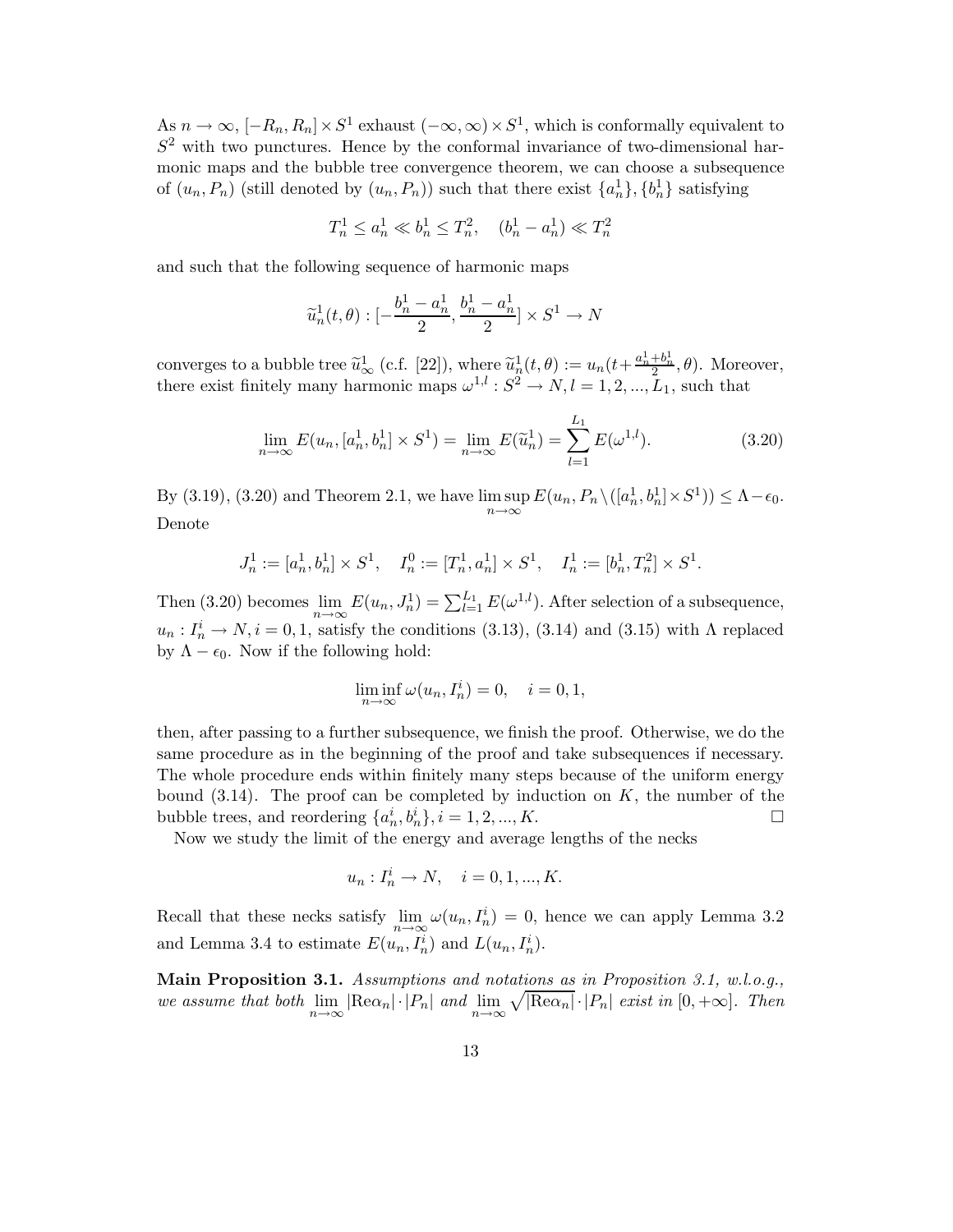(1)

$$
\lim_{n \to \infty} \sum_{i=0}^{K} E(u_n, I_n^i) = \frac{1}{2} \lim_{n \to \infty} |\text{Re}\alpha_n| \cdot |P_n|,
$$
\n(3.21)

(2)

$$
\lim_{n \to \infty} \sum_{i=0}^{K} L(u_n, I_n^i) = \lim_{n \to \infty} \sqrt{|\text{Re}\alpha_n|} \cdot |P_n|.
$$
 (3.22)

Proof. We write

$$
\sum_{i=0}^{K} E(u_n, I_n^i) = \sum_{i=0}^{K} \frac{1}{2} |\text{Re}\alpha_n| \cdot |I_n^i| + \sum_{i=0}^{K} (E(u_n, I_n^i) - \frac{1}{2} |\text{Re}\alpha_n| \cdot |I_n^i|)
$$
  
=  $I + II,$  (3.23)

where

$$
I := \sum_{i=0}^{K} \frac{1}{2} |\text{Re}\alpha_n| \cdot |I_n^i|
$$
  
\n
$$
= \frac{1}{2} |\text{Re}\alpha_n| \cdot [ (T_n^2 - T_n^1) - \sum_{i=1}^{K} (b_n^i - a_n^i) ]
$$
  
\n
$$
= \frac{1}{2} |\text{Re}\alpha_n| \cdot (T_n^2 - T_n^1) \cdot (\frac{T_n^2}{T_n^2 - T_n^1}) \cdot [(1 - \frac{T_n^1}{T_n^2}) - \sum_{i=1}^{K} \frac{(b_n^i - a_n^i)}{T_n^2}] \quad (3.24)
$$

and

$$
II := \sum_{i=0}^{K} (E(u_n, I_n^i) - \frac{1}{2} |\text{Re}\alpha_n| \cdot |I_n^i|).
$$

Denote  $\Theta_n(t) = \int_{\{t\} \times S^1} |(u_n)_{\theta}|^2$ . By Lemma 3.2, Lemma 3.4 and Proposition 3.1,

$$
|II| \leq \sum_{i=0}^{K} |E(u_n, I_n^i) - \frac{1}{2} |Re \alpha_n| \cdot |I_n^i|
$$
  
\n
$$
\leq \int_{T_n^1}^{a_n^1} \Theta_n(t) dt + \sum_{i=1}^{K-1} \int_{b_n^i}^{a_n^{i+1}} \Theta_n(t) dt + \int_{b_n^K}^{T_n^2} \Theta_n(t) dt
$$
  
\n
$$
\leq C(\Lambda) \sum_{i=0}^{K} \omega(u_n, I_n^i) \to 0, n \to \infty,
$$
 (3.25)

We write

$$
\sum_{i=0}^{K} L(u_n, I_n^i) = \sum_{i=0}^{K} \sqrt{|\text{Re}\alpha_n|} \cdot |I_n^i| + \sum_{i=0}^{K} (L(u_n, I_n^i) - \sqrt{|\text{Re}\alpha_n|} \cdot |I_n^i|)
$$
  
=  $III + IV,$  (3.26)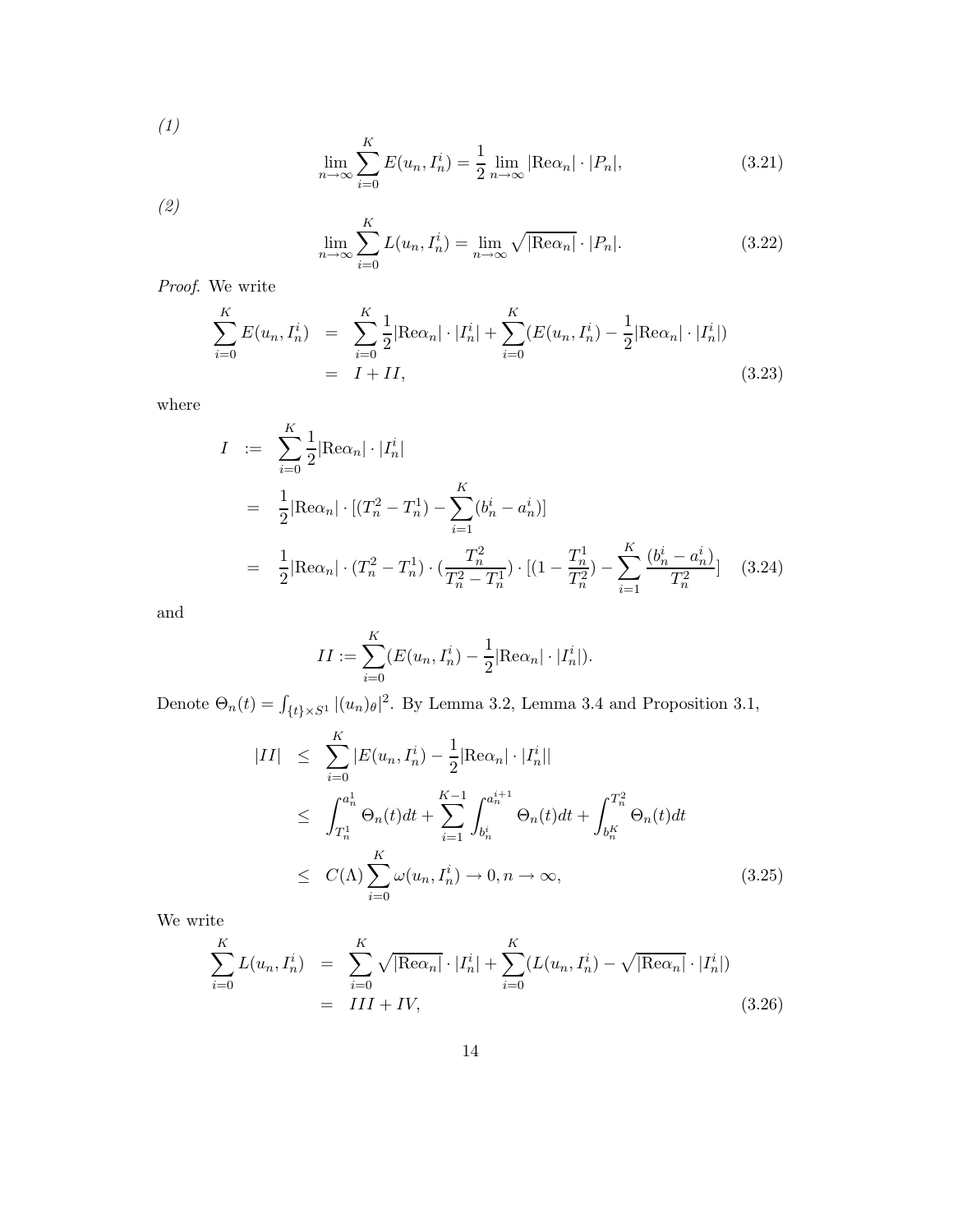where

$$
III := \sum_{i=0}^{K} \sqrt{|\text{Re}\alpha_n|} \cdot |I_n^i|
$$
  
=  $\sqrt{|\text{Re}\alpha_n|} \cdot [(T_n^2 - T_n^1) - \sum_{i=1}^{K} (b_n^i - a_n^i)]$   
=  $\sqrt{|\text{Re}\alpha_n|} \cdot (T_n^2 - T_n^1) \cdot (\frac{T_n^2}{T_n^2 - T_n^1}) \cdot [(1 - \frac{T_n^1}{T_n^2}) - \sum_{i=1}^{K} \frac{(b_n^i - a_n^i)}{T_n^2}]$  (3.27)

and

$$
IV := \sum_{i=0}^{K} (L(u_n, I_n^i) - \sqrt{|\text{Re}\alpha_n|} \cdot |I_n^i|).
$$

Applying Lemma 3.2, Lemma 3.4 and Proposition 3.1, we get

$$
|IV| = \sum_{i=0}^{K} |L(u_n, I_n^i) - \sqrt{|\text{Re}\alpha_n|} \cdot |I_n^i||
$$
  
\n
$$
\leq \int_{T_n^1}^{a_n^1} \sqrt{\Theta_n(t)} dt + \sum_{i=1}^{K-1} \int_{b_n^i}^{a_n^{i+1}} \sqrt{\Theta_n(t)} dt + \int_{b_n^K}^{T_n^2} \sqrt{\Theta_n(t)} dt
$$
  
\n
$$
\leq C(\Lambda) \sum_{i=0}^{K} \sqrt{\omega(u_n, I_n^i)} \to 0, n \to \infty.
$$
 (3.28)

Recall the properties (3.13), (3.17) and (3.18) in Proposition 3.1, namely

$$
1 \ll T_n^1 \ll T_n^2
$$
,  $1 \ll (b_n^i - a_n^i) \ll T_n^2$ ,  $i = 1, 2, ..., K$ .

Then, combining  $(3.23)$ ,  $(3.24)$  and  $(3.25)$ , we conclude

$$
\lim_{n \to \infty} \sum_{i=0}^{K} E(u_n, I_n^i) = \lim_{n \to \infty} (I + II) = \frac{1}{2} \lim_{n \to \infty} |\text{Re}\alpha_n| \cdot |P_n|.
$$

Similarly, combining  $(3.26)$ ,  $(3.27)$  and  $(3.28)$  gives

$$
\lim_{n \to \infty} \sum_{i=0}^{K} L(u_n, I_n^i) = \lim_{n \to \infty} (III + IV) = \lim_{n \to \infty} \sqrt{|\text{Re}\alpha_n|} \cdot |P_n|.
$$

Thus we have proved  $(3.21)$  and  $(3.22)$ .

Remark 3.3. It follows from Remark 3.1 that

$$
\alpha(u_n, I_n^i) = \alpha(u_n, P_n), \quad i = 0, 1, ..., K.
$$

Thus, we can study the properties of the necks  $u_n: I_n^i \to N$  in a uniform way, but not separately.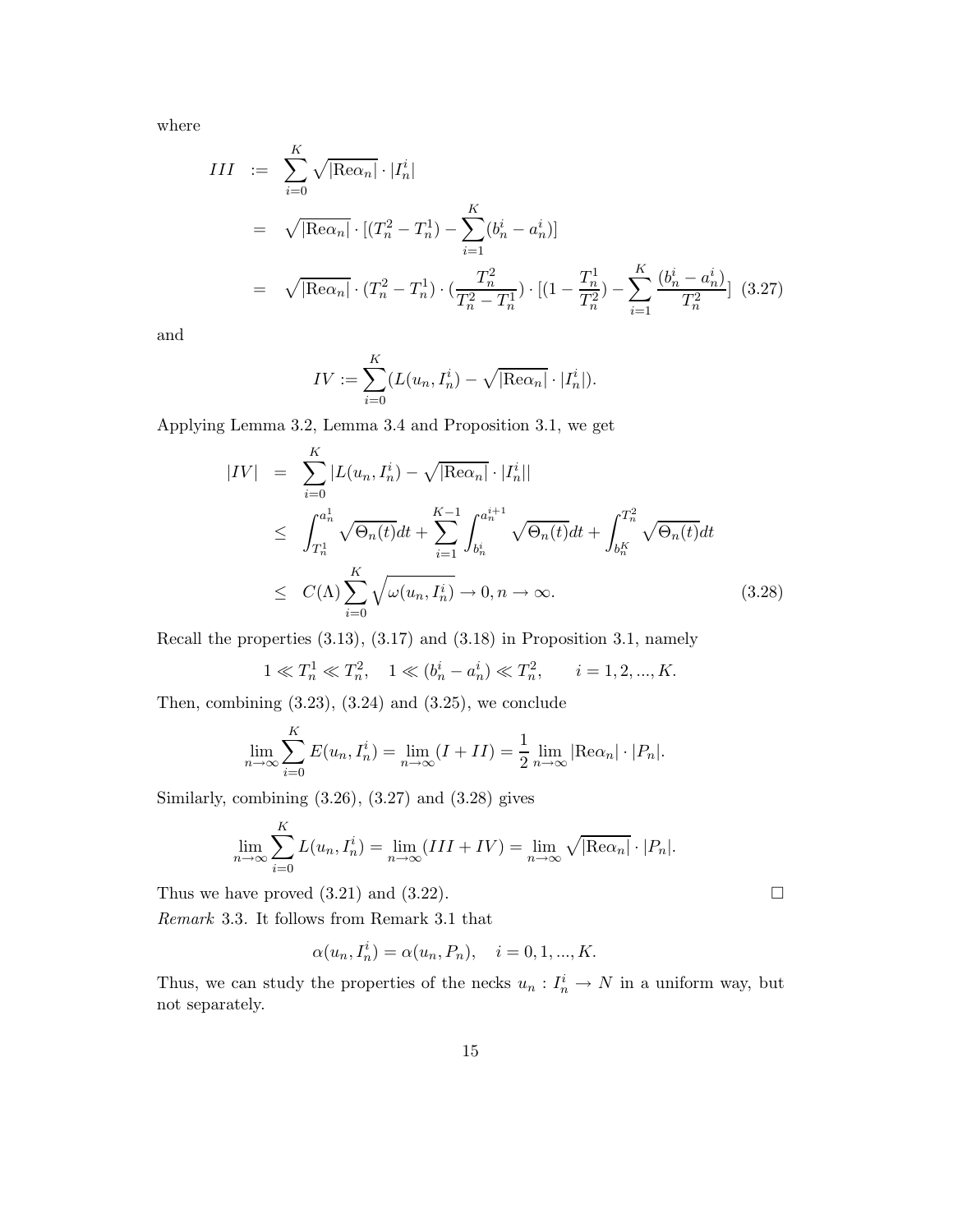Applying similar arguments as in the proof of Main Proposition 3.1, we get

Proposition 3.2. With the same assumptions and notations as in Proposition 3.1, we have

$$
\limsup_{n \to \infty} |\text{Re}\alpha_n| \cdot |P_n| \le 2\Lambda, \quad \limsup_{n \to \infty} |\text{Im}\alpha_n| \cdot |P_n| = 0,
$$

*Proof.* By Lemma 3.2, Lemma 3.4, Proposition 3.1 and Main Proposition 3.1.  $\Box$ 

Theorem 3.1. Assumptions and notations as in Proposition 3.1. Then

(1)  $(u_n, P_n)$  subconverge in  $W^{1,2}$  modulo bubbles, i.e., in the limit, the necks contain no energy if and only if

$$
\liminf_{n \to \infty} |\text{Re}\alpha_n| \cdot |P_n| = 0. \tag{3.29}
$$

(2)  $(u_n, P_n)$  subconverge in  $C^0$  modulo bubbles, i.e., in the limit, the images of the necks become points if and only if

$$
\liminf_{n \to \infty} \sqrt{|\text{Re}\alpha_n|} \cdot |P_n| = 0. \tag{3.30}
$$

Proof.

(1) The result is a direct consequence of the identity (3.21) in Main Proposition 3.1. (2) " $\Leftarrow$ ": If liminf  $\sqrt{|\text{Re}\alpha_n|} \cdot |P_n| = 0$ , then by Main Proposition 3.1 and passing to subsequences if necessary, we have  $\lim_{n\to\infty} L(u_n, I_n^i) = 0, i = 0, 1, ..., K$ . On the other hand, by " $\epsilon$ -regularity" and the fact that  $\lim_{n\to\infty} \omega(u_n, I_n^i) = 0$ ,  $i = 0, 1, ..., K$ , we get  $\lim_{n\to\infty} \sup_{I^i}$  $\sup_{I_n^i} |\nabla u_n| = 0, i = 0, 1, ..., K$ . Here we used the fact that, after passing to subsequences, the local energy of  $u_n$  over a neighborhood of the two boundary components of  $I_n^i$  can be arbitrary small. Finally, applying Lemma 3.5, we conclude

$$
\sum_{i=0}^K \underset{I_n^i}{\text{osc}} \ u_n \le \sum_{i=0}^K (4\pi \cdot \sup_{I_n^i} |\nabla u_n| + \frac{1}{\sqrt{2\pi}} \cdot L(u_n, I_n^i)) \to 0, \quad n \to \infty.
$$

Thus, all necks converge to points in the target.

" $\Rightarrow$ ": If  $(u_n, P_n)$  subconverges in  $C^0$  modulo bubbles, then by the bubble and neck decomposition in Proposition 3.1 and passing to subsequences if necessary, we get

$$
\lim_{n \to \infty} \operatorname*{osc}_{I_n^i} u_n = 0, \quad i = 0, 1, ..., K. \tag{3.31}
$$

Hence, we have  $u_n(I_n^i) \subset B(y_i, \rho_i)$  for some  $y_i \in N$  with  $\rho_i < \min(\frac{\pi}{2\kappa}, \text{inj}(y_i))$ , where  $\kappa^2$  is an upper bound on the sectional curvature of N. Fix  $i \in \{0, 1, ..., K\}$  and write  $I_n^i = [t_n^1, t_n^2] \times S^1$ . Then the universal cover of  $I_n^i$  is

$$
\widetilde{I}_n^i = \{ (t, \theta) \in \mathbb{R}^2, t \in [t_n^1, t_n^2] \}.
$$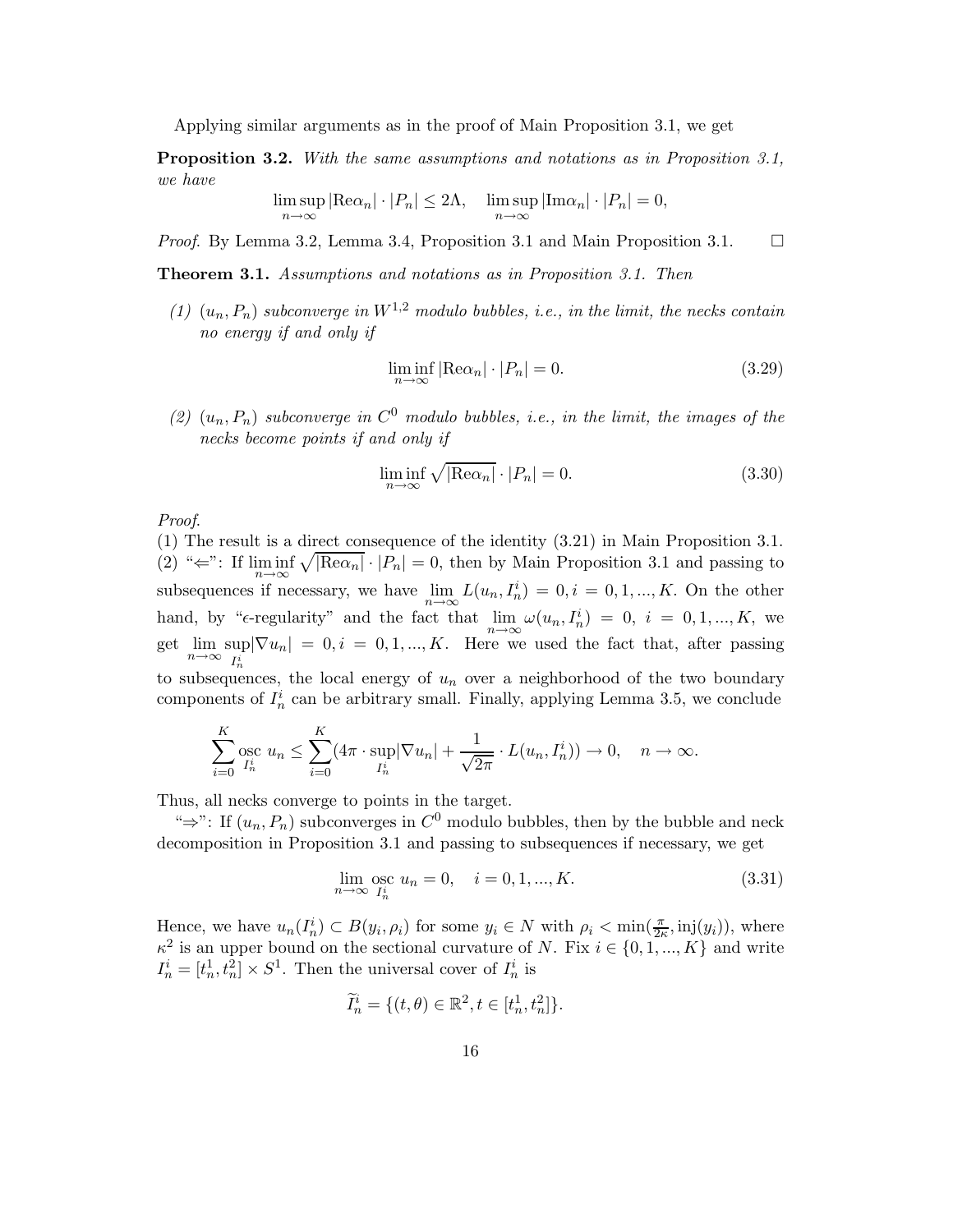It is clear that  $u_n: I_n^i \to B(y_i, \rho_i)$  lifts to a harmonic map

$$
\widetilde{u}_n : \widetilde{I}_n^i \to B(y_i, \rho_i).
$$

Applying the interior gradient bound for harmonic maps [14], [13], we get

$$
|d\widetilde{u}_n(x_0)| \le c_0 \max_{x \in B(x_0, R)} \frac{d(\widetilde{u}_n(x), \widetilde{u}_n(x_0))}{R}
$$
\n(3.32)

provided  $B(x_0, R) \subseteq \tilde{I}_n^i$ , where  $c_0$  is a constant depending only on N. Let  $t_0 = \frac{t_n^2 + t_n^1}{2}$ and take  $x_0 \in \{t_0\} \times \mathbb{R}$ . Then  $B(x_0, \frac{t_n^2 - t_n^1}{2}) \subseteq \widetilde{I}_n^i$ , and by (3.32), we have

$$
|d\widetilde{u}_n(x_0)| \le \frac{2c_0}{t_n^2 - t_n^1} \cdot \operatorname*{osc}_{I_n^i} \widetilde{u}_n.
$$

Hence, for  $(t_0, \theta) \in \{t_0\} \times S^1$ ,

$$
|du_n(t_0, \theta)| \le \frac{2c_0}{t_n^2 - t_n^1} \cdot \operatorname*{osc}_{I_n^i} u_n.
$$

It follows from Lemma 3.3 and Definition 3.1 that

$$
\sqrt{|\text{Re}\alpha_n|} = |\int_{\{t_0\} \times S^1} |(u_n)_t|^2 - |(u_n)_\theta|^2 d\theta|^{\frac{1}{2}} \le \frac{2c_0}{t_n^2 - t_n^1} \cdot \operatorname*{osc}_{I_n^i} u_n. \tag{3.33}
$$

Multiplying by  $|I_n^i| = |t_n^2 - t_n^1|$  on both sides of (3.33) gives

$$
\sqrt{|\text{Re}\alpha_n|} \cdot |I_n^i| \le C_0 \underset{I_n^i}{\text{osc}} u_n,
$$

where  $C_0$  is a constant depending only on N, but not on i and n. Summing up the inequalities on  $I_n^i$  and applying (3.31), we get

$$
\sum_{i=0}^{K} \sqrt{|\text{Re}\alpha_n|} \cdot |I_n^i| \le C_0 \sum_{i=0}^{K} \text{osc } u_n \to 0, \quad n \to \infty.
$$

We thus conclude from Main Proposition 3.1 that

$$
\lim_{n \to \infty} \sum_{i=0}^{K} L(u_n, I_n^i) = \lim_{n \to \infty} \sqrt{|\text{Re}\alpha_n|} \cdot |P_n| = \lim_{n \to \infty} \sum_{i=0}^{K} \sqrt{|\text{Re}\alpha_n|} \cdot |I_n^i| = 0.
$$

Combining Proposition 3.1 and Main Proposition 3.1 gives the following:

Theorem 3.2. Assumptions and notations as in Main Proposition 3.1. Then there exist finitely many harmonic spheres  $\omega^{j,l} : S^2 \to N, j = 1, 2, ..., K; l = 1, 2, ..., L_j$ , such that after selection of a subsequence of  $(u_n, P_n)$ , we have

$$
\lim_{n \to \infty} E(u_n, P_n) = \sum_{j=1}^K \sum_{l=1}^{L_j} E(\omega^{j,l}) + \frac{1}{2} \lim_{n \to \infty} |\text{Re}\alpha_n| \cdot |P_n|.
$$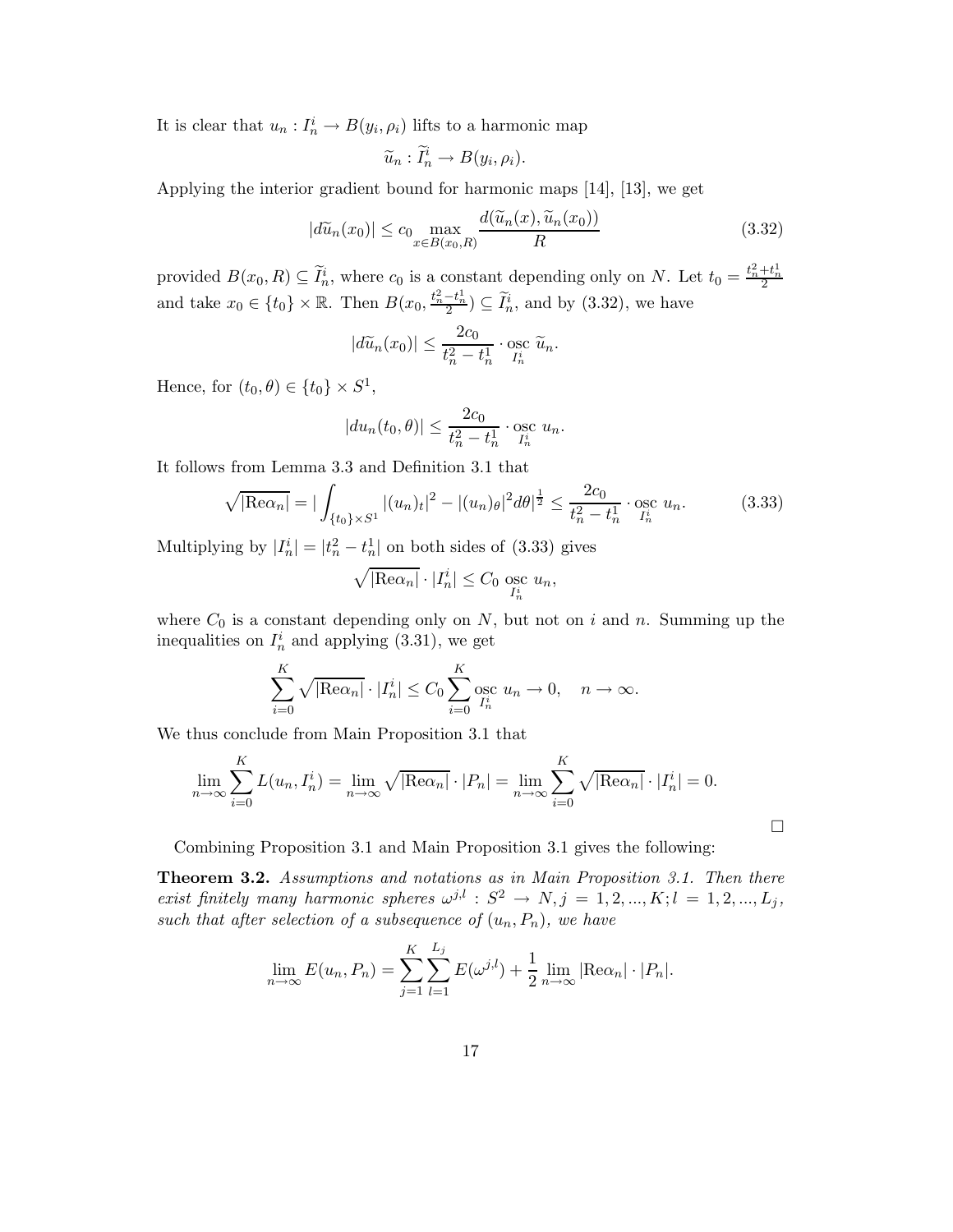#### 4. Harmonic maps from degenerating surfaces

In order to study the compactness of a sequence of harmonic maps  $u_n : \Sigma_n \to N$ , we need to know how the domain surface varies. We collect some well-known facts about hyperbolic Riemann surface theory and refer to [1], [2] and [12] for more details.

Hyperbolic Riemann surfaces. We only consider surfaces without boundary. A Riemann surface  $(\Sigma, c)$  is an orientable surface with a complex structure c. A hyperbolic surface  $(\Sigma, h)$  is an oriented surface with a complete Riemannian metric h of constant curvature −1 having finite area. The topological type of a surface is determined by its signature  $(g, k)$ , where k is the number of punctures and g is the genus of the surface obtained by adding a point at each puncture. The type  $(g, k)$  is called general if

$$
2g + k > 2.
$$

By the uniformization theorem, every Riemann surface of general type can be represented as a quotient  $\mathbb{H}/\Gamma$ , where  $\mathbb{H}$  is the Poincaré upper half plane and  $\Gamma$  is a Fuchsian group. Thus, it inherits a hyperbolic metric, where the punctures become ends. Conversely, for any hyperbolic surface  $(\Sigma, h)$ , the induced complex structure extends uniquely to a conformal structure on the compact surface obtained by adding a point at each puncture. In fact, there is a natural one-to-one correspondence between complex structures and hyperbolic metrics on surfaces of general type.

Two surfaces  $\Sigma, \Sigma'$  of type  $(g, k)$  are called equivalent if there exists a conformal diffeomorphism  $\Sigma \to \Sigma'$  preserving the punctures (if there are any). The space of equivalence classes is called the moduli space  $\mathcal{M}_{q,k}$  of Riemann surfaces of type  $(q, k)$ . The moduli space  $\mathcal{M}_{q,k}$  in general has certain singularities and thus does not admit a  $C^{\infty}$ -structure. It has a covering space that is a manifold, namely the corresponding Teichmüller space. To this end, we fix a topological model surface  $\Sigma_0$  of genus g with k punctures and then consider marked surfaces  $(\Sigma, f)$ , where  $\Sigma$  is a Riemann surface of type  $(g, k)$ , and  $f : \Sigma \to \Sigma_0$  is a homeomorphism preserving the punctures. Two marked surfaces  $(\Sigma, f)$  and  $(\Sigma', f')$  are called equivalent if there exists a conformal diffeomorphism  $\Sigma \to \Sigma'$  homotopic to  $f'^{-1} \circ f$ . The space of equivalence classes is called the Teichmüller space  $\mathcal{T}_{g,k}$  of Riemann surfaces of type  $(g, k)$ .

Now we consider closed Riemann surfaces of genus  $q > 1$ . Any such surface is of general type and it acquires a complete hyperbolic metric. Thus, we are working on the compactness of a sequence of harmonic maps whose domain surface  $\Sigma$  varies in  $\mathcal{M}_q$ . Ideally, we hope the domain varies in a compact region. Unfortunately, the moduli space  $\mathcal{M}_q$  is non-compact because the conformal structure on  $\Sigma$  can degenerate. The following lemma [18] shows that the only process by which the conformal structure on  $\Sigma$  can degenerate is the shrinking of simple closed geodesics on Σ. We represent Σ as a quotient  $\mathbb{H}/\Gamma$ .

**Lemma 4.1.** Let  $\{\Gamma_n\}$  be a sequence of Fuchsian groups which are isomorphic as abstract groups and with non-singular compact quotients  $\mathbb{H}/\Gamma_n$ . Suppose the lengths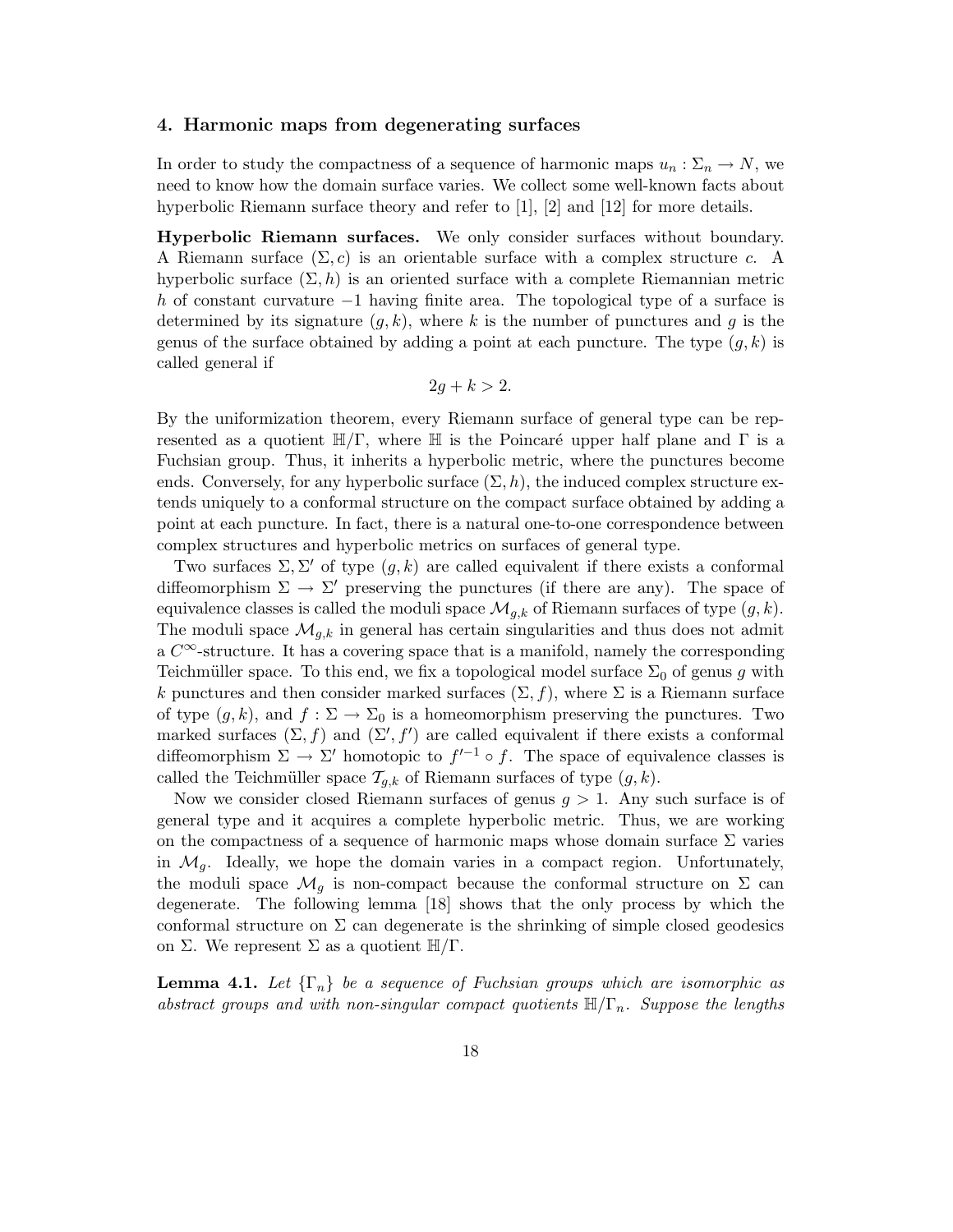of simple closed geodesics on  $\mathbb{H}/\Gamma_n$  are uniformly bounded from below by a positive constant. Then a subsequence of  $\{\Gamma_n\}$  converges to some Fuchsian group  $\Gamma$  which is isomorphic to all  $\Gamma_n$ . The convergence can be interpreted as the convergence of suitably normalized fundamental regions.

The natural way to compactify  $\mathcal{M}_g$ , then, is to allow the lengths of the geodesics to become zero and thus admit surfaces with nodes as singularities. Topologically, one cuts the surface at a collection of finitely many homotopically independent pairwise disjoint simple closed curves and pinches the cut curves to points. This yields the Deligne-Mumford compactification  $\overline{\mathcal{M}}_g$ , whose boundary  $\overline{\mathcal{M}}_g \backslash \mathcal{M}_g$  consists of surfaces with nodes [5]. On  $\mathcal{T}_g$ , one can use Fenchel-Nielsen coordinates to describe this process and obtain the corresponding partial compactification  $\mathcal{T}_q$  (c.f. [1], [2]).

Here, following [12], we describe this process in terms of hyperbolic surface theory. Let  $\Sigma_0$  be a topological model surface and  $\mathscr{E}^J = \{ \gamma^j, j \in J \}$  a possibly empty collection of finitely many pairwise disjoint simple closed curves on  $\Sigma_0$ . Let  $\Sigma$  be the surface obtained from  $\Sigma_0$  by pinching all curves  $\gamma^j$  to points  $\mathcal{E}^j$ . We remove all  $\mathcal{E}^j$  from  $\widetilde{\Sigma}$ and place a complete hyperbolic metric h on the resulting surface  $\Sigma = \widetilde{\Sigma} \setminus \cup_{j \in J} \mathcal{E}^j$ . For  $j \in J$ , we denote by  $(\mathcal{E}^{j,1}, \mathcal{E}^{j,2})$  a pair of punctures on  $(\Sigma, h)$  corresponding to  $\mathcal{E}^j$ . Denote by  $\overline{\Sigma}$  the surface obtained by adding a point at each puncture of  $\Sigma$ . Then the complex structure c on  $\Sigma$  that is compatible with the hyperbolic structure h extends to a complex structure  $\overline{c}$  on  $\overline{\Sigma}$ .  $(\Sigma, h, \overline{c})$  is called a nodal surface.  $(\overline{\Sigma}, \overline{c})$  is called the normalization of  $(\Sigma, h, \overline{c})$  or  $(\Sigma, h, c)$ .  $\Sigma$  is a surface of lower topological type.

Let  $(\Sigma_n, h_n, c_n)$  be a sequence of closed hyperbolic Riemann surfaces of genus  $q > 1$ . We say that  $(\Sigma_n, h_n, c_n)$  converges to a nodal surface  $(\widetilde{\Sigma}, h, \overline{c})$  or a hyperbolic surface  $(\Sigma, h, c)$ , if there exist possibly empty collections  $\mathscr{E}_n^J = \{\gamma_n^j, j \in J\}$  of finitely many pairwise disjoint simple closed geodesics on each  $(\Sigma_n, h_n, c_n)$  and continuous maps  $\tau_n : \Sigma_n \to \widetilde{\Sigma}$  with  $\tau_n(\gamma_n^j) = \mathcal{E}^j$  for  $j \in J$  and each n, such that:

- (1) The lengths  $\ell(\gamma_n^j) = l_n^j \to 0$  for all  $j \in J$ .
- (2)  $\tau_n : \Sigma_n \setminus \bigcup_{j \in J} \gamma_n^j \to \Sigma$  is a diffeomorphism for each n.
- (3)  $(\tau_n)_* h_n \to h$  in  $C_{loc}^{\infty}$  on  $\Sigma$ .
- (4)  $(\tau_n)_* c_n \to c$  in  $C_{loc}^{\infty}$  on  $\Sigma$ .

By the thick-thin decomposition of a closed hyperbolic surface of genus  $q > 1$ , the number of small simple closed geodesics (of lengths  $\langle$  2arcsinh(1)) is bounded by  $3g - 3$  (cf. [12], Lemma IV.4.1). Thus, we have  $0 \le |J| \le 3g - 3$ . If  $|J| > 0$ , we say  $(\Sigma_n, h_n, c_n)$  degenerates to a nodal surface  $(\Sigma, h, \overline{c})$  or a hyperbolic surface  $(\Sigma, h, c)$ . Using our notations, we state the following proposition and refer to [12] for a detailed proof.

**Proposition 4.1.** Let  $(\Sigma_n, h_n, c_n)$  be a sequence of closed hyperbolic Riemann surfaces of genus g > 1. Then, after selection of a subsequence,  $(\Sigma_n, h_n, c_n)$  converges to a nodal surface  $(\Sigma, h, \overline{c})$  or a hyperbolic surface  $(\Sigma, h, c)$ .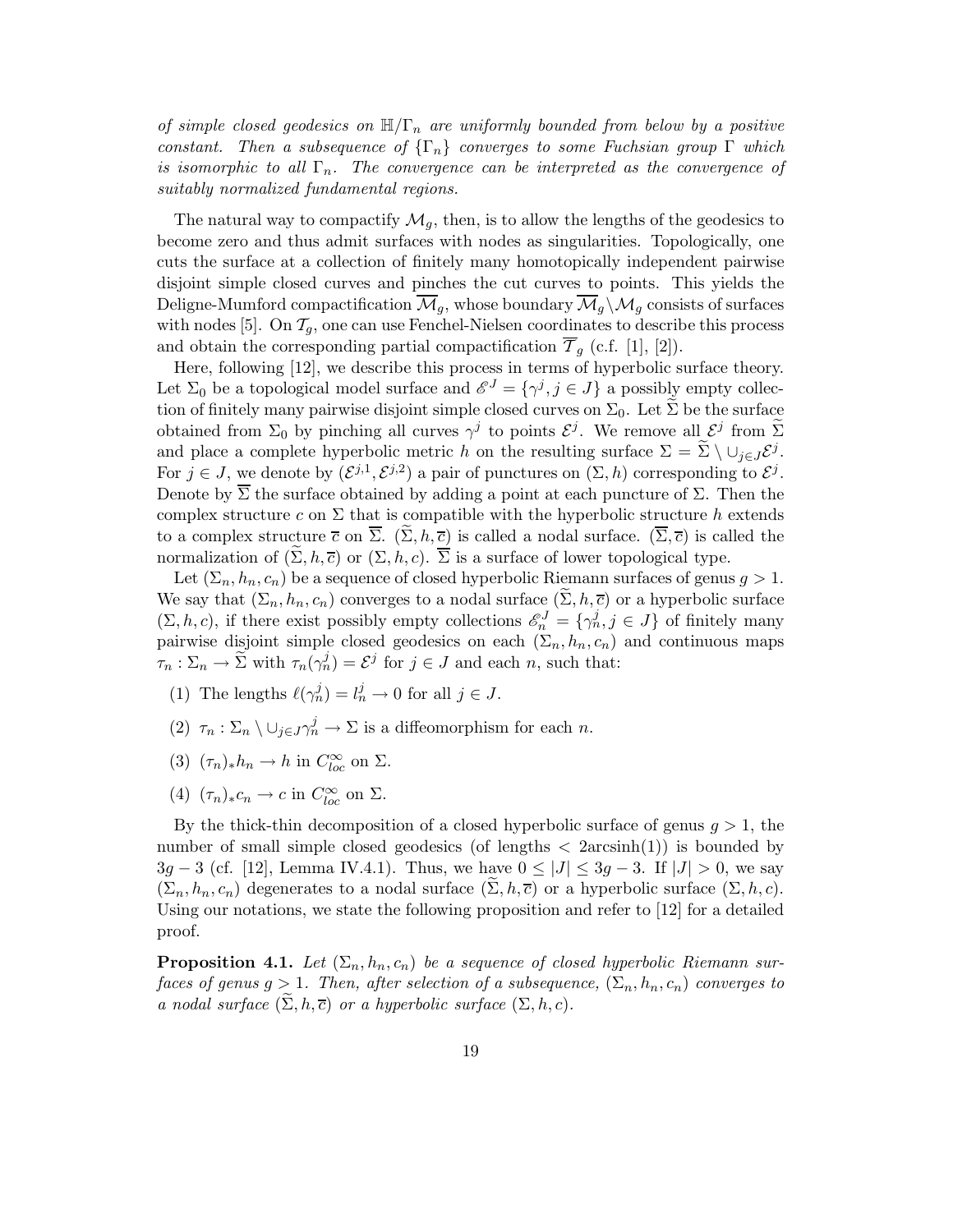Thus, the analysis of the degeneration of hyperbolic surfaces is reduced to the local behaviour of the pinched geodesics. A fundamental tool to realize this localization is the following collar lemma [15], [21], [9], [27]. We again represent a closed Riemann surface of genus  $q > 1$  as a quotient  $\mathbb{H}/\Gamma$ .

**Lemma 4.2.** Let  $\gamma$  be a simple closed geodesic of length  $\ell(\gamma) = l$  in  $\mathbb{H}/\Gamma$ . Then there is a collar of area  $\frac{l}{\sinh(\frac{l}{2})}$  around  $\gamma$ , i.e.,  $\mathbb{H}/\Gamma$  contains an isometric copy of the region

$$
A = \left\{ z = re^{i\phi} \in \mathbb{H} : 1 \le r \le e^l, \arctan(\sinh(\frac{l}{2})) < \phi < \pi - \arctan(\sinh(\frac{l}{2})) \right\}, \tag{4.1}
$$

where  $\gamma$  corresponds to  $\{re^{i\frac{\pi}{2}} \in \mathbb{H} : 1 \leq r \leq e^l\}$ , and the lines  $\{r = 1\}$ ,  $\{r = e^l\}$  are *identified via*  $z \rightarrow e^l z$ .

This collar neighborhood is a topological cylinder and its geometry is determined by the length of the core geodesic and is hence independent of the surface. There are other versions of the collar in terms of different coordinates, for example, a hyperbolic cylinder with Fermi coordinates [2]. In view of the results developed in Sect. 3, we need a standard cylindrical version of the collar (4.1). To this end, we consider the following conformal transformation:

$$
re^{i\phi} \rightarrow (t, \theta) = \left(\frac{2\pi}{l}\phi, \frac{2\pi}{l}\log r\right).
$$
 (4.2)

Then the collar A in Lemma 4.2 is isometric to the following cylinder:

$$
P = \left\{ (t, \theta) : \frac{2\pi}{l} \arctan(\sinh(\frac{l}{2})) < t < \frac{2\pi}{l} (\pi - \arctan(\sinh(\frac{l}{2}))), 0 \le \theta \le 2\pi \right\} \tag{4.3}
$$

with metric  $ds^2 = \left(\frac{l}{2\pi \sin \frac{lt}{2\pi}}\right)^2 (dt^2 + d\theta^2)$ ; here  $\gamma \subset A$  corresponds to  $\{t = \frac{\pi^2}{l}\}$  $\left\{ \frac{r}{l} \right\} \subset P,$ and the lines  $\{\theta = 0\}, \{\theta = 2\pi\}$  in (4.3) are identified.

Let injrad $(\phi, r)$  be the injectivity radius at the point  $(\phi, r)$  of A. Then, by results from hyperbolic trigonometry (see [12], Example 5.5 or [2], Chapter 2), one can verify that

$$
\sinh(\text{injrad}(\phi, r))\sin(\phi) = \sinh(\frac{l}{2}), \quad (\phi, r) \in A. \tag{4.4}
$$

Hence, applying the isometric transformation (4.2), we have

$$
\sinh(\text{injrad}(t,\theta))\sin(\frac{lt}{2\pi}) = \sinh(\frac{l}{2}), \quad (t,\theta) \in P,\tag{4.5}
$$

where injrad $(t, \theta)$  is the injectivity radius at the point  $(t, \theta)$  of P.

Remark 4.1. (4.4) and (4.5) are very useful in that they give explicit expressions of the injectivity radius in terms of two different coordinates of the points in the collar.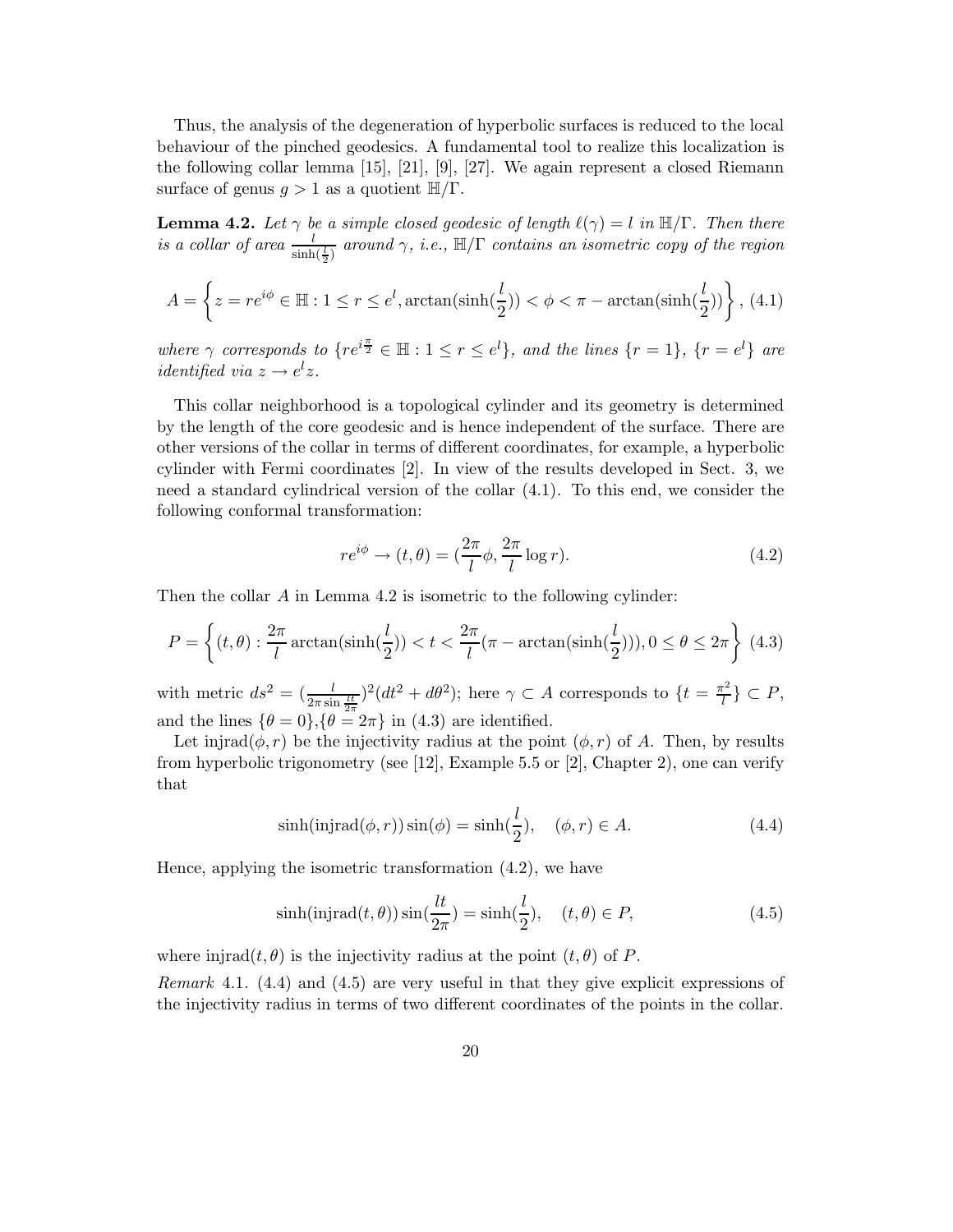Generalized energy identity. Consider a sequence of harmonic maps

$$
u_n : (\Sigma_n, h_n, c_n) \to N,
$$
\n<sup>(4.6)</sup>

with uniformly bounded energy  $E(u_n, \Sigma_n) \leq \Lambda < \infty$ , where  $(\Sigma_n, h_n, c_n)$  is a sequence of closed hyperbolic Riemann surfaces of genus  $g > 1$  with hyperbolic metrics  $h_n$  and compatible complex structures  $c_n$ . We are only interested in the case that degeneration occurs. Thus, by Proposition 4.1, we can assume that  $(\Sigma_n, h_n, c_n)$  converges to a hyperbolic Riemann surface  $(\Sigma, h, c)$  by collapsing  $p$   $(1 \leq p \leq 3g - 3)$  pairwise disjoint simple closed geodesics  $\gamma_n^j$ ,  $j = 1, 2, ..., p$ . Denote the  $h_n$ -length of  $\gamma_n^j$  by  $l_n^j$ . Then in the degeneration  $(n \to \infty)$ , we have  $l_n^j \to 0, j = 1, 2, ..., p$ . For each j, the geodesics  $\gamma_n^j$  degenerate into a pair of punctures  $(\mathcal{E}^{j,1}, \mathcal{E}^{j,2})$ .

*Proof of Theorem 1.1.* We first consider the simpler case that  $p = 1$  and hence omit the indices j. Since  $\lim_{n\to\infty} l_n = 0$ , w.l.o.g., we assume that  $l_n \leq 2arcsinh(1)$  for all n. Let  $P_n$  be the cylindrical collar about  $\gamma_n$  given by (4.3) and let  $\alpha_n = \alpha(u_n, P_n)$  be the complex number associated to  $u_n$  along the collar  $P_n$  as in Definition 3.1. After passing to a subsequence, we can assume that the limit

$$
\lim_{n \to \infty} |\text{Re}\alpha_n| \cdot \frac{\pi^2}{l_n}
$$

exists in  $[0, \infty]$ . We will eventually see that the limit is finite, since the total energy of  $u_n$  is uniformly bounded.

For  $0 < \delta <$  arcsinh(1), let  $\Sigma^{\delta} := \{z \in \Sigma, \text{injrad}(z; h) \geq \delta\}$  be the  $\delta$ -thick part of the hyperbolic surface  $(\Sigma, h)$ . Recall that there are diffeomorphisms  $\tau_n : \Sigma_n \setminus \gamma_n \to \Sigma$ such that  $((\tau_n)_* h_n, (\tau_n)_* c_n)$  converges to  $(h, c)$  in  $C_{loc}^{\infty}$  on  $\Sigma$ . Set

$$
\overline{u}_n = (\tau_n)_* u_n, \quad h_n = (\tau_n)_* h_n, \quad \overline{c}_n = (\tau_n)_* c_n,
$$

and consider the following sequence of harmonic maps:

$$
\overline{u}_n : (\Sigma, \overline{h}_n, \overline{c}_n) \to N.
$$

Then for each fixed  $\delta > 0$ ,  $(\overline{h}_n, \overline{c}_n)$  converges to  $(h, c)$  in  $C^{\infty}$  on  $\Sigma^{\delta}$ . Choose a fixed sequence  $\delta_n \searrow 0$  such that  $\Sigma^{\delta_n}$  exhaust  $\Sigma$ . Then by Theorem 2.2 and a standard diagonal argument, there exist finitely many blow-up points  $\{x_1, x_2, ..., x_I\} \subset \Sigma$  which are away from the punctures  $(\mathcal{E}^1, \mathcal{E}^2)$ , finitely many harmonic maps  $\sigma^{i,l}: S^2 \to N, l =$ 1, 2, ...,  $L_i$ , near the *i*-th blow-up point  $x_i$  and a harmonic map  $u : (\Sigma, h, c) \to N$  such that, after selection of a subsequence of  $(u_n, \Sigma_n)$ ,  $\overline{u}_n : (\Sigma^{\delta_n}, \overline{h}_n, \overline{c}_n) \to N$  converges in  $C_{loc}^{\infty}$  to u on  $\Sigma$ . u extends smoothly to the normalization  $(\overline{\Sigma}, \overline{c})$  of  $(\Sigma, h, c)$ . Moreover, the following holds:

$$
\lim_{n \to \infty} E(u_n, \tau_n^{-1}(\Sigma^{\delta_n})) = \lim_{n \to \infty} E(\overline{u}_n, \Sigma^{\delta_n}) = E(u) + \sum_{i=1}^I \sum_{l=1}^{L_i} E(\sigma^{i,l}). \tag{4.7}
$$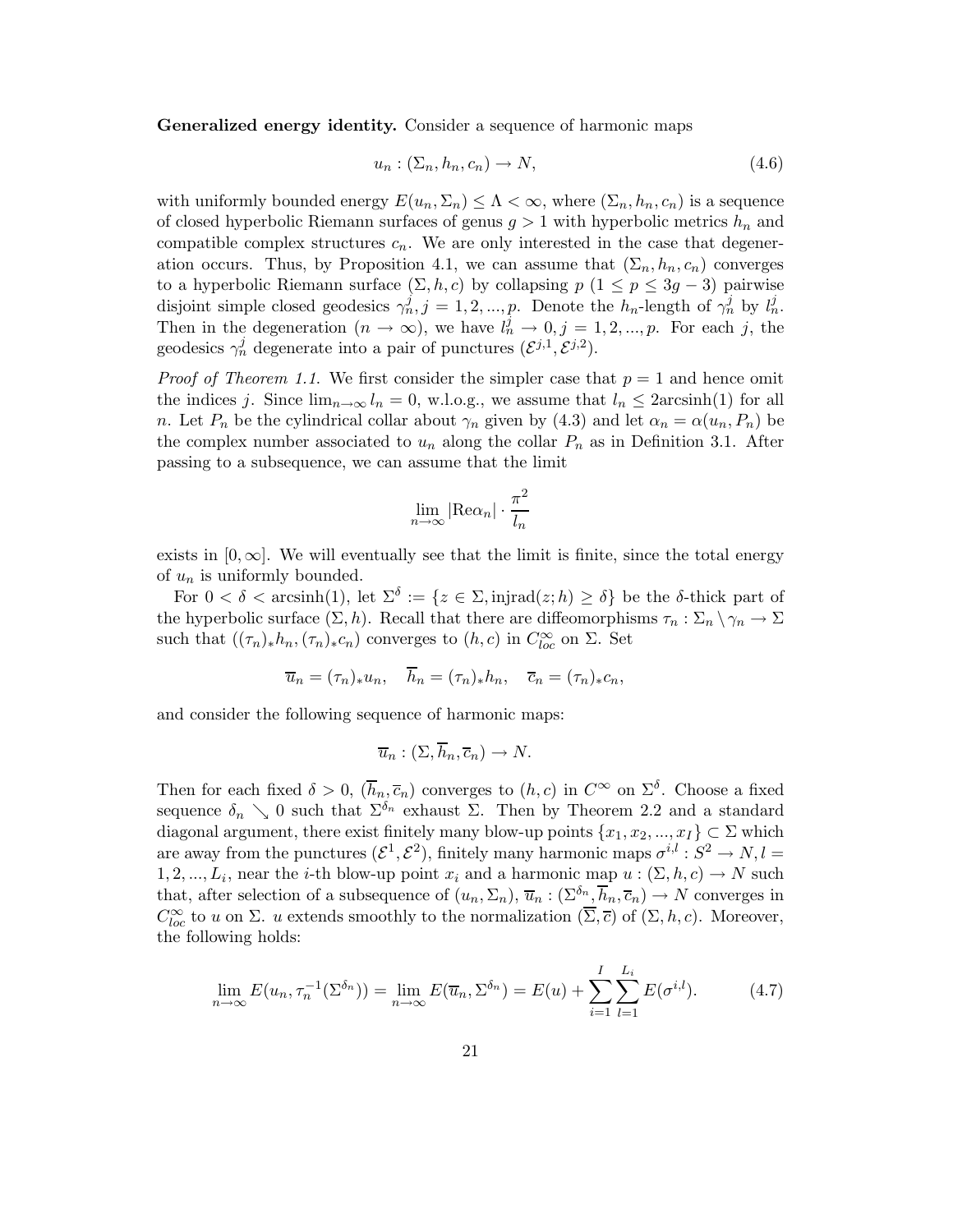It should be remarked that the subsequence  $(u_n, \Sigma_n)$  can be taken in such a way that  $\lim_{n \to \infty} \csc_{\partial \Sigma^{\delta_n}} \overline{u}_n = 0$ , or equivalently,  $\lim_{n \to \infty} \csc_{\partial(\Sigma_n \setminus \tau_n^{-1}(\Sigma^{\delta_n}))} u_n = 0$ .

To recover the energy concentration at the punctures  $({\mathcal{E}}^1, {\mathcal{E}}^2)$ , we have to study  $(\overline{u}_n, \Sigma \setminus \Sigma^{\delta_n})$ , or equivalently,  $(u_n, \Sigma_n \setminus \tau_n^{-1}(\Sigma^{\delta_n}))$ . For each n and  $\delta$ ,  $\Sigma_n \setminus \tau_n^{-1}(\Sigma^{\delta})$  is not the  $\delta$ -thin part of  $(\Sigma_n, h_n)$ . However, we claim that for fixed small  $\delta > 0$  and for *n* sufficiently large,  $\Sigma_n \setminus \tau_n^{-1}(\Sigma^{\delta})$  is almost the  $\delta$ -thin part of  $(\Sigma_n, h_n)$ .

To see this, fix  $\delta > 0$  small and let  $z \in \Sigma$  be a point satisfying injrad $(z; h) = \delta$ . Since  $(\tau_n)_* h_n$  converges to h in  $C^{\infty}_{loc}$  on  $\Sigma$ , then for all  $\delta_1, \delta_2 > 0$  such that  $\delta_1 < \delta < \delta_2$ , the following holds:

$$
\delta_1 < \text{injrad}(z; (\tau_n)_* h_n) < \delta_2, \quad \text{for all } n \text{ large enough.} \tag{4.8}
$$

Recall that for  $0 < \delta <$  arcsinh(1), the  $\delta$ -thin part of a hyperbolic surface is either an annulus or a cusp (c.f. [12], Proposition IV.4.2). For  $n \ge 1$  and  $\delta \in [\frac{l_n}{2}, \arcsinh(1)],$ let us see what the δ-thin part of  $(\Sigma_n, h_n)$  looks like. Recall that  $P_n$  is the cylindrical collar about  $\gamma_n$ . Now, we define the following  $\delta$ -subcollars of  $P_n$ 

$$
P_n^{\delta} := [T_n^{1,\delta}, T_n^{2,\delta}] \times S^1 \subseteq P_n,
$$
\n
$$
(4.9)
$$

where

$$
T_n^{1,\delta} = \frac{2\pi}{l_n} \arcsin\left(\frac{\sinh(\frac{l_n}{2})}{\sinh \delta}\right), \quad T_n^{2,\delta} = \frac{2\pi^2}{l_n} - \frac{2\pi}{l_n} \arcsin\left(\frac{\sinh(\frac{l_n}{2})}{\sinh \delta}\right). \tag{4.10}
$$

By (4.5), one can verify that  $P_n^{\delta}$  is exactly the  $\delta$ -thin part of  $(\Sigma_n, h_n)$ , namely

$$
P_n^{\delta} = \{ z \in \Sigma_n, \text{injrad}(z; h_n) \le \delta \}. \tag{4.11}
$$

Thus, fix  $\delta > 0$  small, for all  $\delta_1, \delta_2 > 0$  satisfying  $\frac{l_n}{2} < \delta_1 < \delta < \delta_2 < \text{arcsinh}(1)$ , it follows from  $(4.8)$  and  $(4.11)$  that

$$
P_n^{\delta_1} \subseteq \Sigma_n \setminus \tau_n^{-1}(\Sigma^{\delta}) \subseteq P_n^{\delta_2}, \quad \text{for all } n \text{ large enough.} \tag{4.12}
$$

If we choose  $\delta_1, \delta_2$  in (4.12) sufficiently close to  $\delta$ , then for n large enough,  $\Sigma_n \setminus \tau_n^{-1}(\Sigma^{\delta})$ is almost the  $\delta$ -thin part  $P_n^{\delta}$  of  $(\Sigma_n, h_n)$ . Thus we have verified our claim.

For  $\delta > 0$  small and for n large enough, denote

$$
\Omega_n^{\delta} := \{ (\Sigma_n \setminus \tau_n^{-1}(\Sigma^{\delta})) \setminus P_n^{\delta} \} \cup \{ P_n^{\delta} \setminus (\Sigma_n \setminus \tau_n^{-1}(\Sigma^{\delta})) \}.
$$

Note that  $P_n$  are equipped with hyperbolic metrics which are conformal to  $dt^2 + d\theta^2$ . By the conformal invariance of harmonic maps, we can replace the hyperbolic metrics with the metric  $dt^2 + d\theta^2$ . Recall that  $\lim_{n \to \infty} \csc_{\partial(\Sigma_n \setminus \tau_n^{-1}(\Sigma^{\delta_n}))} u_n = 0$ . By applying " $\epsilon$ -regularity" and taking subsequences, we have

$$
\lim_{n \to \infty} \csc_{\Omega_n^{\delta}} u_n = 0, \quad \lim_{n \to \infty} E(u_n, \Omega_n^{\delta}) = 0.
$$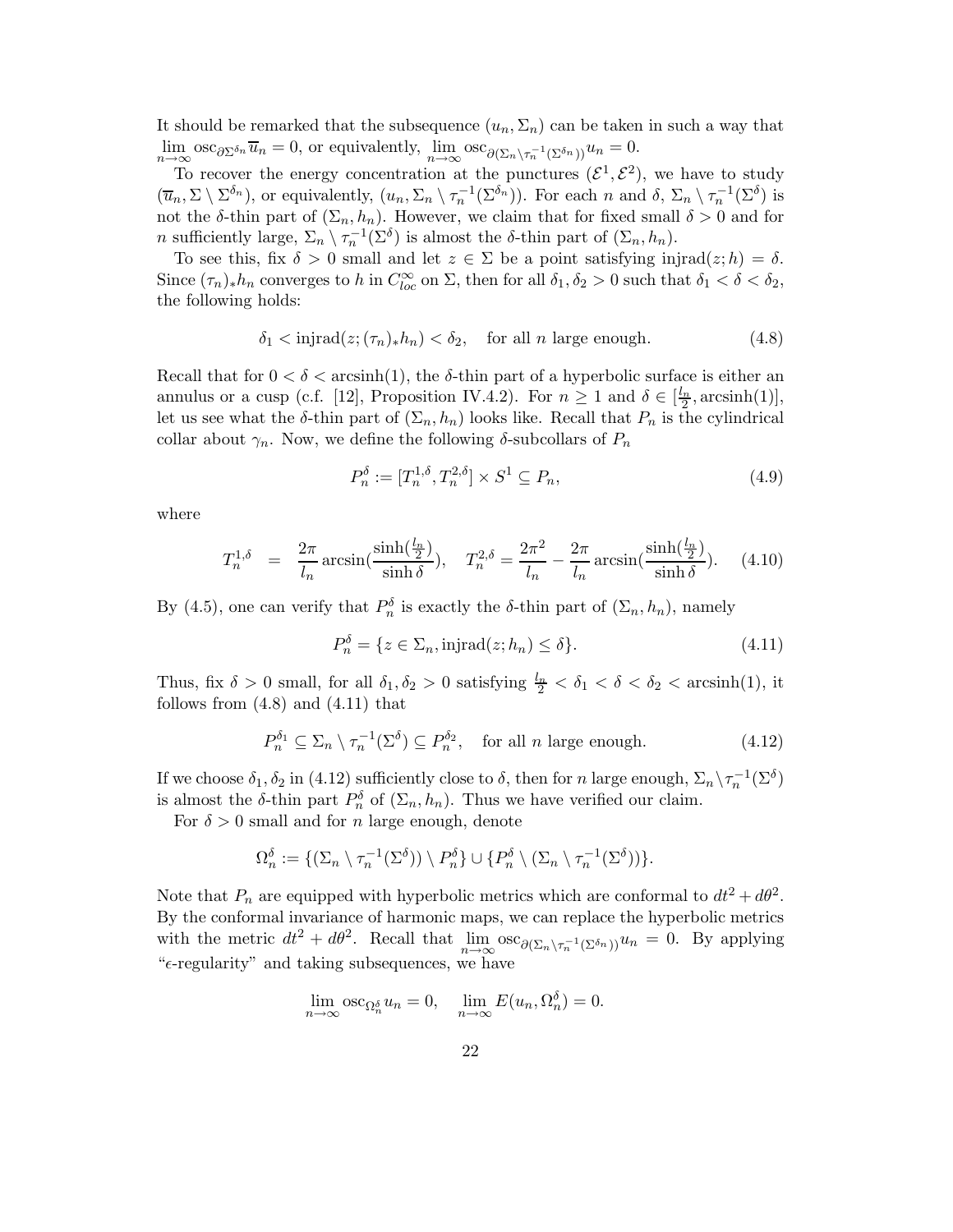Thus, after passing to further subsequences, we conclude

$$
\lim_{n \to \infty} E(u_n, \Sigma_{k_n} \setminus \tau_n^{-1}(\Sigma^{\delta_n})) = \lim_{n \to \infty} E(u_n, P_n^{\delta_n}). \tag{4.13}
$$

Now the energy concentration at the punctures is reduced to the study of  $(u_n, P_n^{\delta_n})$ . In view of (4.9) and (4.10), by choosing further subsequences of  $(u_n, \Sigma_n)$ , we have

$$
|P_n^{\delta_n}| = \frac{2\pi^2}{l_n} - \frac{4\pi}{l_n} \arcsin(\frac{\sinh(\frac{l_n}{2})}{\sinh \delta_n}) = \frac{2\pi^2}{l_n} (1 + o(1)), \quad n \to \infty.
$$

To apply Theorem 3.2 with domain cylinders  $P_n^{\delta_n}$ , we see that the first two conditions, the "long cylinder property"(3.13) and the "uniform energy bound"(3.14), are satisfied. We need to check the "asymptotic boundary conditions"(3.15). For any fixed  $R \geq 0$  and for fixed small  $\delta > 0$ , denote

$$
A_n^1(\delta, R) := [T_n^{1,\delta} - 1, T_n^{1,\delta} + R] \times S^1, \quad A_n^2(\delta, R) := [T_n^{2,\delta} - R, T_n^{2,\delta} + 1] \times S^1.
$$

Then by (4.5), one can verify that the injectivity radii of the points in  $A_n^i(\delta, R)$ ,  $i =$ 1, 2, are uniformly bounded from below by a positive constant as  $n \to \infty$ . Hence the images  $\tau_n(A_n^i(\delta, R)), i = 1, 2$  are uniformly away from the punctures of  $\Sigma$ . Moreover, the energies  $\sum_i E(u_n, A_n^i(\delta, R))$  can be uniformly controlled by  $E(u, \Sigma \setminus \Sigma^{\delta'})$  (for some  $\delta' > \delta$ , which goes to 0 as  $\delta' \to 0$ . Thus, after passing to subsequences, one can verify the "asymptotic boundary conditions". Now, by Theorem 3.2, there exist finitely many harmonic maps  $\omega^k$ :  $S^2 \to N, k = 1, 2, ..., K$ , such that after selection of a subsequence, the following holds:

$$
\lim_{n \to \infty} E(u_n, P_n^{\delta_n}) = \sum_{k=1}^K E(\omega^k) + \lim_{n \to \infty} |\text{Re}\alpha_n| \cdot \frac{\pi^2}{l_n}.
$$
\n(4.14)

Combining (4.7), (4.13) and (4.14) gives

$$
\lim_{n \to \infty} E(u_n) = E(u) + \sum_{i=1}^{I} \sum_{l=1}^{L_i} E(\sigma^{i,l}) + \sum_{k=1}^{K} E(\omega^k) + \lim_{n \to \infty} |\text{Re}\alpha| \cdot \frac{\pi^2}{l_n}.
$$

Finally, we consider the general case  $p > 1$ . By the thick-thin decomposition of hyperbolic surfaces (c.f. [12], Lemma IV.4.1 and Proposition IV.4.2), both the short simple closed geodesics (of lengths  $\langle$  2arcsinh(1)) and the corresponding arcsinh(1)thin parts of the collars around them are pairwise disjoint. Hence we can deal with the corresponding subcollars separately, and the remaining proof is analogous to the simpler case. This completes the proof.  $\Box$ 

*Proof of Theorem 1.2.* W.l.o.g., we assume that  $p = 1$  and the limit  $\liminf_{n \to \infty} \sqrt{|\text{Re}\alpha_n|} \cdot \frac{\pi^2}{l_n}$ n→∞  $l_n$ exist in  $[0, \infty]$ . Then the results follow from applying Theorem 3.1 with domain cylinders  $P_n^{\delta_n}$  as in the proof of Theorem 1.1.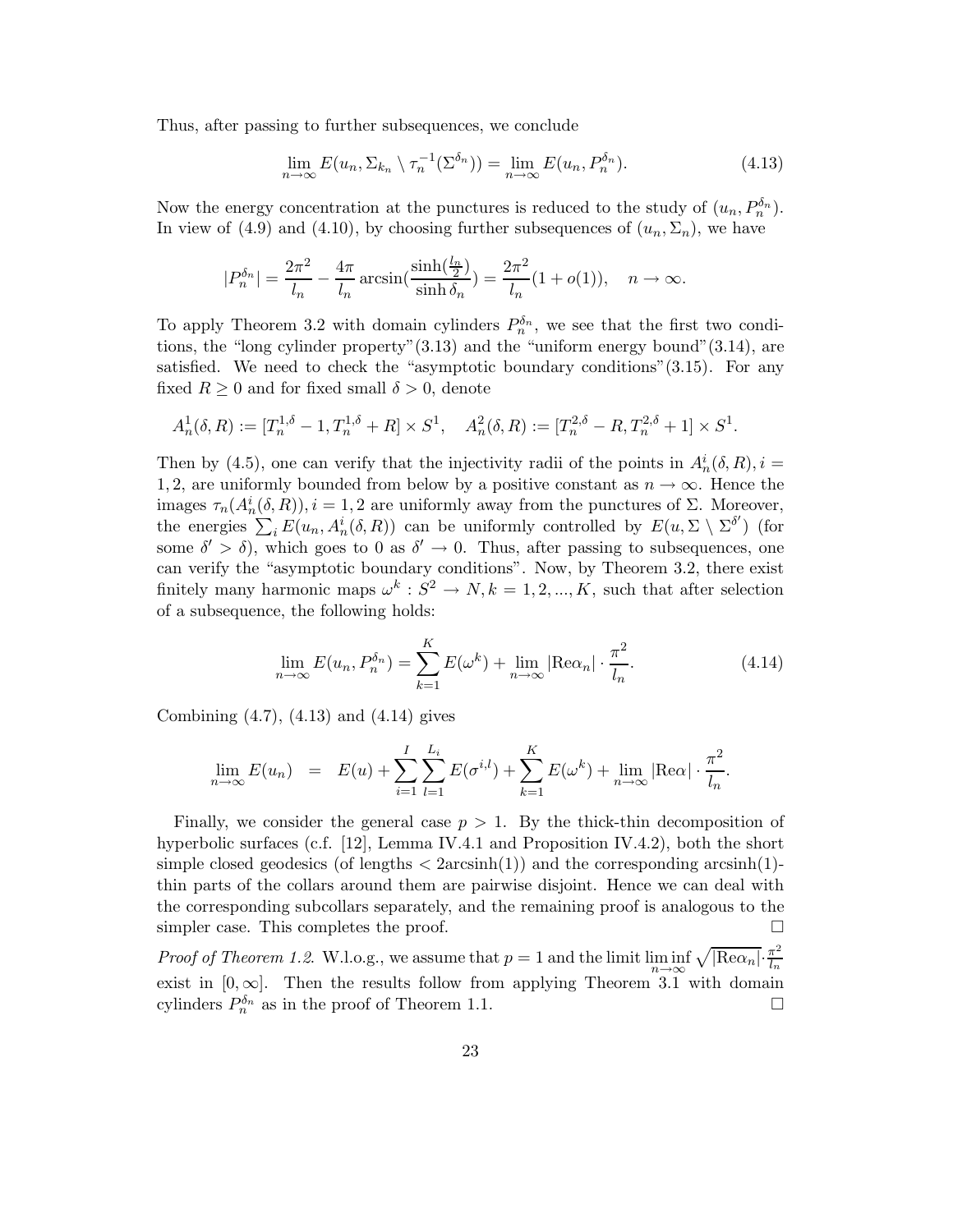*Proof of Proposition 1.1.* By Theorem 1.1 and Proposition 3.2.  $\Box$ 

**Asymptotic behaviour.** For each  $j$ , the asymptotic behaviour of the necks appearing near the *j*-th node is characterized by  $\{(\alpha_n^j, l_n^j)\}_{n=1}^{\infty}$ , namely

$$
E^j \approx |\text{Re}\alpha_n^j| \cdot \frac{\pi^2}{l_n^j}, \qquad L^j \approx \sqrt{|\text{Re}\alpha_n^j|} \cdot \frac{\pi^2}{l_n^j}, \tag{4.15}
$$

where  $E^j$  is the sum of the energies of the necks and  $L^j$  is the sum of the average lengths of the necks. In general, we have the following four cases as  $n \to \infty$ :

- (1)  $E^j \to E_0$ ,  $L^j \to \infty$ ,
- (2)  $E^j \to 0$ ,  $L^j \to \infty$ ,
- (3)  $E^j \rightarrow 0$ ,  $L^j \rightarrow L_0$ ,
- (4)  $E^j \rightarrow 0$ ,  $L^j \rightarrow 0$ .

Here  $E_0 \in (0, \Lambda]$  and  $L_0 \in (0, \infty)$  are two constants. Remark 4.2.

(1) If  $u_n : (\Sigma, h_n) \to (N, g)$  are conformal harmonic maps (i.e., minimal surfaces, in particular, pseudo-holomorphic curves [8]), i.e.,  $\Phi(u_n) \equiv 0$ , then it is easy to verify that  $\alpha_n^j \equiv 0$ , for all n and j. It follows immediately that

$$
\liminf_{n \to \infty} |\text{Re}\alpha_n^j| \cdot \frac{\pi^2}{l_n^j} = 0, \quad \liminf_{n \to \infty} \sqrt{|\text{Re}\alpha_n^j|} \cdot \frac{\pi^2}{l_n^j} = 0, \quad \forall j = 1, 2, ..., p.
$$

(2) If, in addition, we assume that  $u_n$  is an energy-minimizing sequence in the same homotopy class, then, using a replacing argument from [4], one can show that in the limit the lengths of the necks are all finite, i.e.,  $\liminf_{n\to\infty}$  $\sqrt{\left|\text{Re}\alpha_n^j\right|}\cdot \frac{\pi^2}{l_n^j}$  $\frac{\pi^2}{l_n^j}<\infty$ for each  $j$ , which yields

$$
\liminf_{n \to \infty} |\text{Re}\alpha_n^j| \cdot \frac{\pi^2}{l_n^j} = 0, \quad \forall j = 1, 2, ..., p.
$$

(3) When the domain surfaces are degenerating tori, the problem is simpler for two reasons. Firstly, the moduli space of complex structures on the torus is simple. Secondly, any holomorphic quadratic differential on a torus is a constant. We refer to [40] for more details. It is worth mentioning that Parker's example [22] illustrates the asymptotics that the necks become longer and longer geodesics and carry a certain amount of energy. Some modifications to his example can illustrate the four cases of asymptotics mentioned, see [40].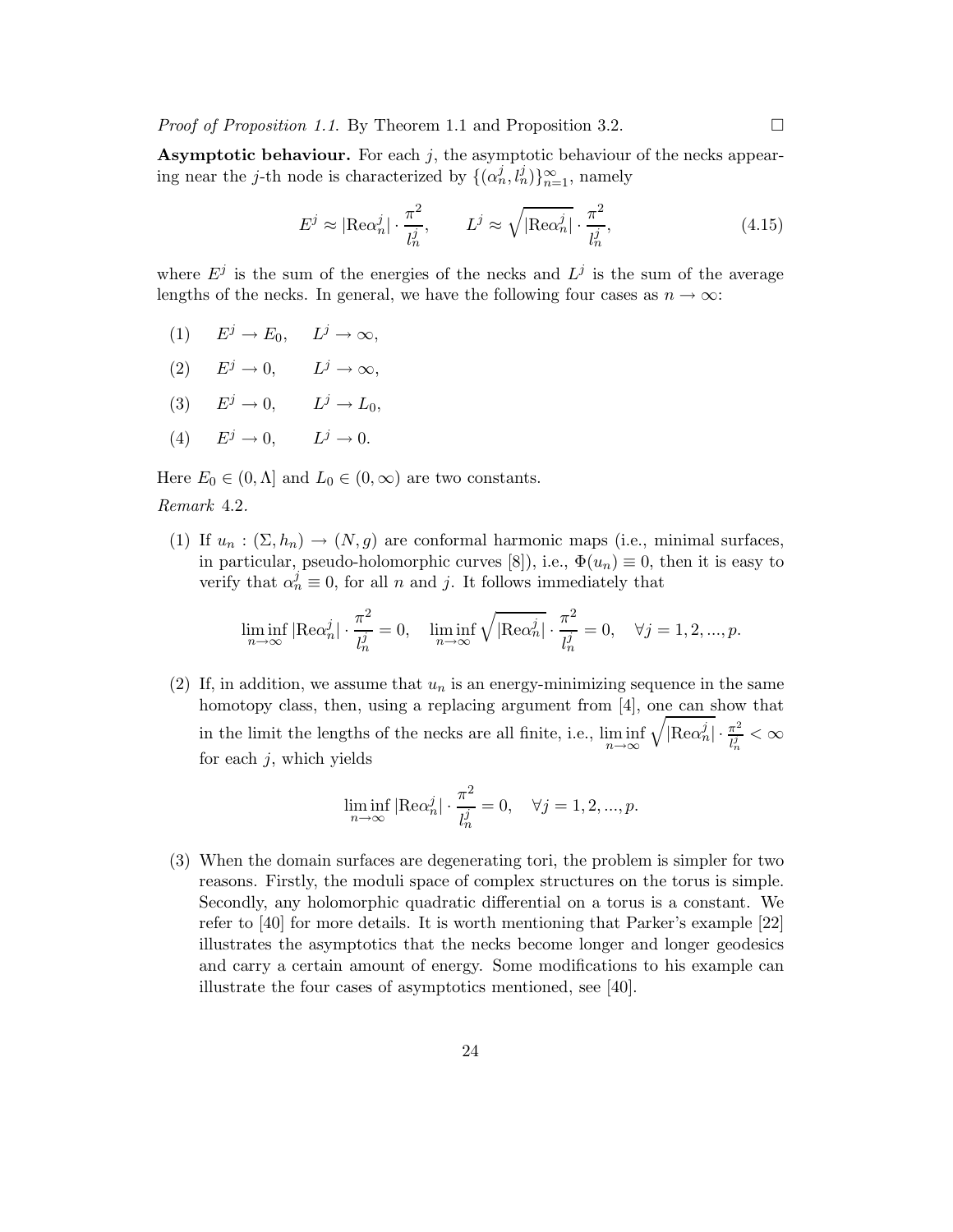### References

- [1] W. Abikoff: The real analytic theory of Teichmüller space. Lecture Notes in Mathematics,  $820$ , Springer, Berlin,  $(1980)$ , vii $+144$  pp.
- [2] P. Buser: Geometry and spectra of compact Riemann surfaces. Progress in Mathematics,  $106$ , (Birkhäuser Boston, Inc., Boston, MA, 1992), xiv $+454$  pp.
- [3] H. I. Choi and R. Schoen: The space of minimal embeddings of a surface into a three-dimensional manifold of positive Ricci curvature. Invent. Math. 81 (1985), no. 3, 387–394.
- [4] J. Chen and G. Tian: Compactification of moduli space of harmonic mappings. Comment. Math. Helv. 74 (1999), 201–237.
- [5] P. Deligne and D. Mumford: The irreducibility of the space of curves of given genus. Inst. Hautes Etudes Sci. Publ. Math.  $36$  (1969),  $75-109$ .
- [6] W. Y. Ding and G. Tian: Energy Identity for a Class of Approximate Harmonic Maps from Surfaces. Comm. Anal. Geom. 3 (1995), no. 3-4, 543–554.
- [7] W. Y. Ding, J. Y. Li, Q. Y. Liu: Evolution of minimal torus in Riemannian manifolds. Invent. Math. 165 (2006), no. 2, 225–242.
- [8] M. Gromov: Pseudo holomorphic curves in symplectic manifolds. Invent. Math. 82 (1985), 307–347.
- [9] N. Halpern: A proof of the collar lemma. Bull. London Math. Soc. 13 (1981), 141–144.
- [10] F. Hélein: Régularité des applications faiblement harmoniques entre une surface et une varieté riemannienne. C. R. Acad. Sci. Paris Sér. I Math. 312 (1991), 591–596.
- [11] F. Hélein: Harmonic maps, conservation laws and moving frames. 2nd edtion, Cambridge University Press, (2002).
- [12] C. Hummel: Gromov's compactness theorem for pseudo-holomorphic curves. Progress in Mathematics, 151, Birkhäuser Verlag, Basel, (1997), viii+131 pp.
- [13] J. Jost: Two-dimensional Geometric Variational Problems. Pure and Applied Mathematics (New York). A Wiley-Interscience Publication. John Wiley & Sons, Ltd., Chichester, (1991), x+236 pp.
- [14] J. Jost and H. Karcher: Geometrische Methoden zur Gewinnung von a-priori-Schranken für harmonische Abbildungen. Manuscripta Math. 40 (1982), no. 1, 27–77.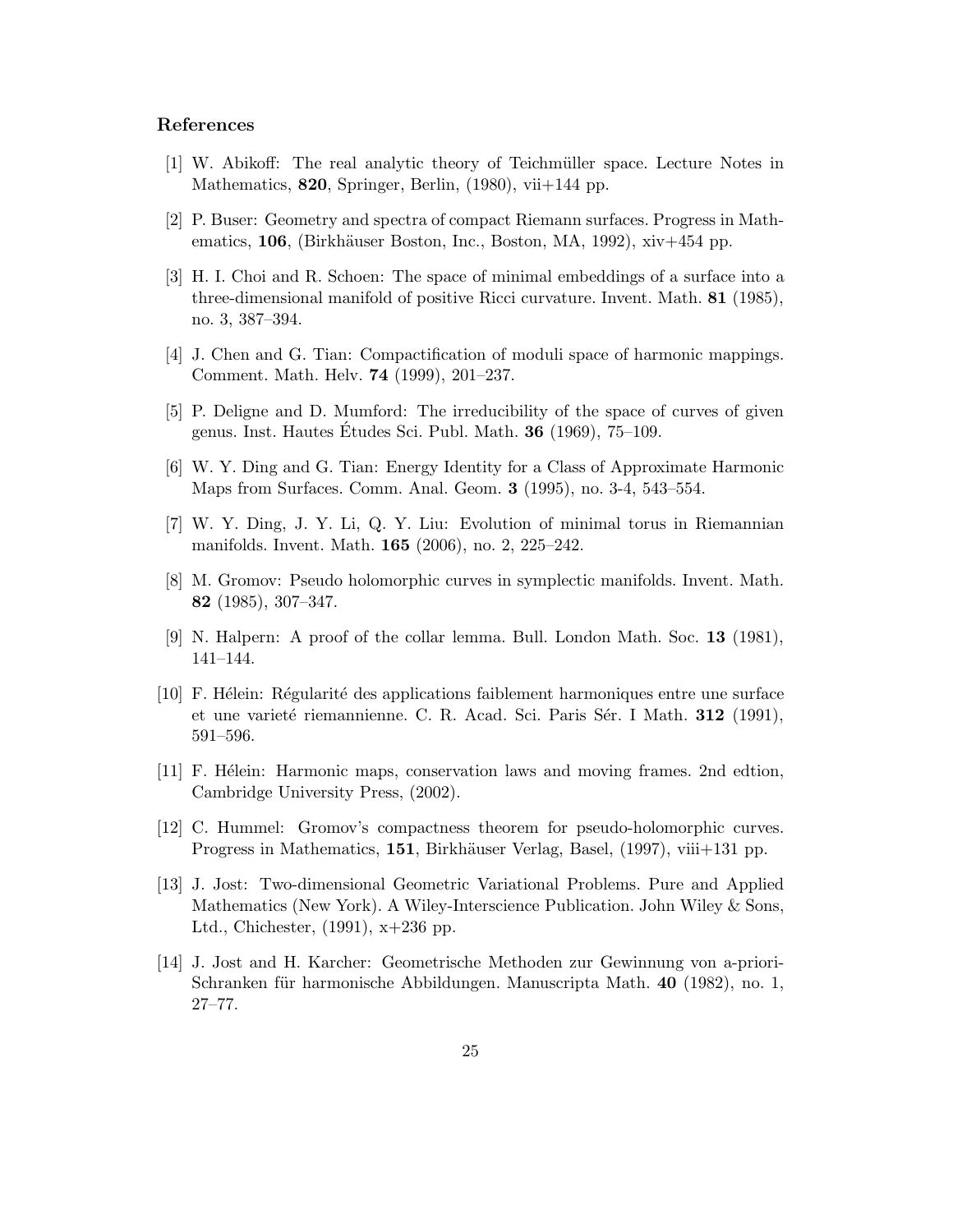- [15] L. Keen: Collars on Riemann surfaces. Discontinuous groups and Riemann surfaces (Proc. Conf., Univ. Maryland, College Park, Md., 1973), pp. 263–268. Ann. of Math. Studies, 79, (Princeton Univ. Press, Princeton, N.J., 1974).
- [16] F. Lin and C. Wang: Energy identity of harmonic map flows from surfaces at finite singular time. Calc. Var. Partial Differential Equations 6 (1998), no. 4, 369–380.
- [17] T. Lamm: Fourth order approximation of harmonic maps from surfaces. Calc. Var. Partial Differential Equations 27 (2006), no. 2, 125–157.
- [18] D. Mumford: A remark on Mahler's compactness theorem. Proc. Am. Math. Soc. 28 (1971), 289–294.
- [19] Yair N. Minsky: Harmonic maps into hyperbolic 3-manifolds. Trans. Amer. Math. Soc. 332 (1992), no. 2, 607–632.
- [20] Yair N. Minsky: Harmonic maps, length, and energy in Teichm¨uller space. J. Differential Geom. 35 (1992), no. 1, 151–217.
- [21] J. A. Matelski: A compactness theorem for Fuchsian groups of the second kind. Duke Math. J. 43 (1976), 829–840.
- [22] T. H. Parker: Bubble tree convergence for harmonic maps. J. Diff. Geometry 44 (1996), 595–633.
- [23] T. H. Parker and J. Wolfson: Pseudo-holomorpohic maps and bubble trees. J. Geometric Analysis, 3 (1993), no.1, 63–98.
- [24] J. Qing: On singularities of the heat flow for harmonic maps from surfaces into spheres. Comm. Anal. Geom. 3 (2), (1995), 297–315.
- [25] J. Qing: A remark on the finite time singularity of the heat flow for harmonic maps. Calc. Var. Partial Differential Equations 17 (2003), no. 4, 393–403.
- [26] J. Qing and G. Tian: Bubbling of the heat flows for harmonic maps from surfaces. Comm. in Pure Appl. Math. 50 (4) (1997), 295–310.
- [27] B. Randol: Cylinders in Riemann surfaces. Comment. Math. Helv. 54 (1979), 1–5.
- [28] T. Rivière: Conservation laws for conformally invariant variational problems. Invent. Math. 168 (2007), 1–22.
- [29] J. Sacks and K. Uhlenbeck: The existence of minimal immersions of 2-spheres. Ann. of Math. 113 (1981), 1–24.